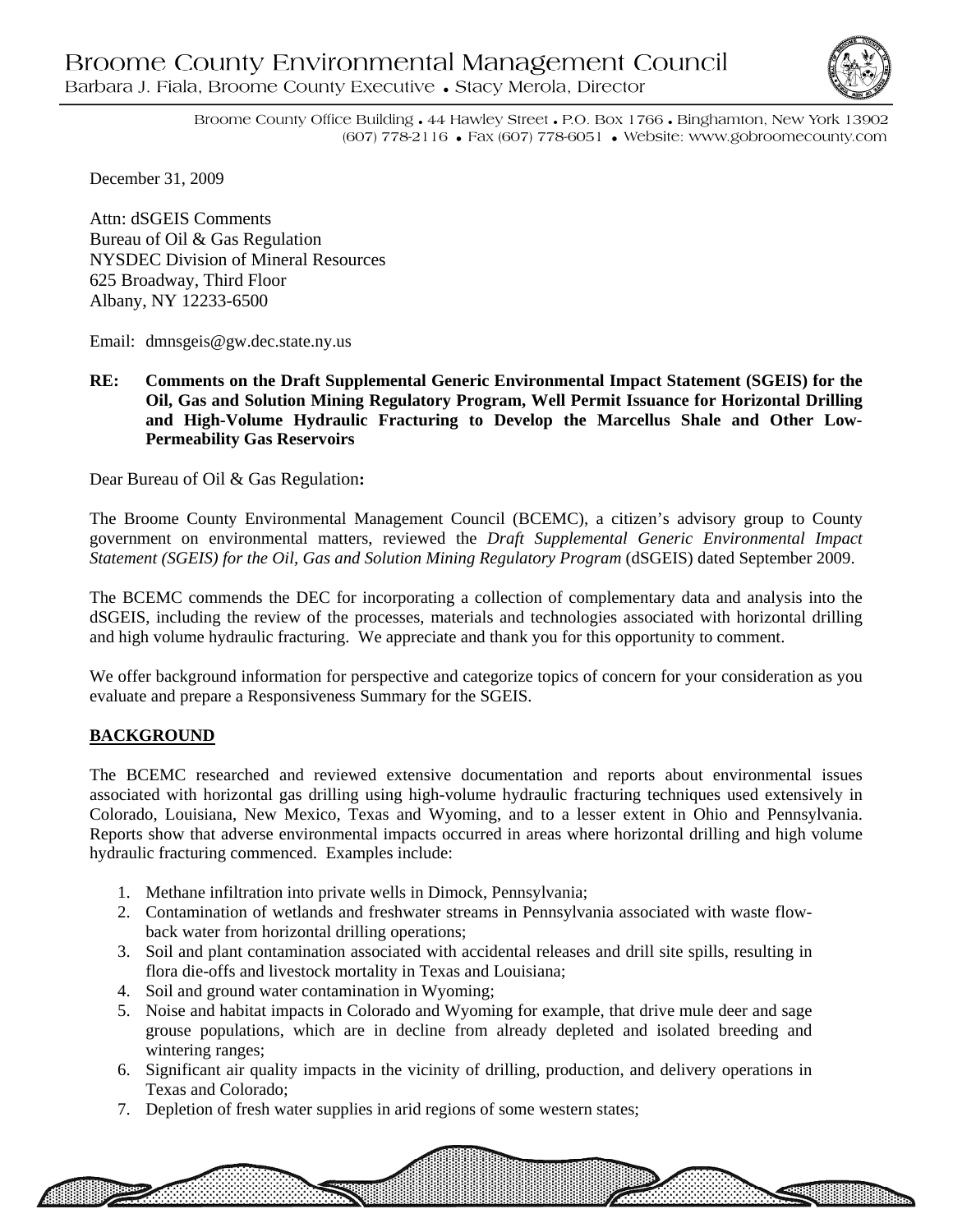- 8. Complaints of noise pollution associated with gas drilling, production and delivery infrastructure in Texas; and
- 9. General decrease in quality of life for traditionally rural communities due to the introduction of industrial activities.

Like many upstate New York communities, Broome County has a history with pollution impacts from commercial and industrial activities. Many private and municipal water sources in the Southern Tier are at risk for ground water contamination due to the porous nature of the unconsolidated aquifer in the river valleys. These aquifers are characterized as having sand or gravel soils and frequent discharge/recharge with the streams that lie above them. Bedrock aquifers common in rural areas of Broome County tend to be hydrologically isolated from large streams and hold water in bedrock fractures rather than in sand or gravel deposits.

Because of this interrelationship, the BCEMC is concerned that pollutants discharged to our streams, wetlands, lakes and ponds, directly or indirectly, may affect groundwater quality as well.

Because of pollution by organic chemicals, such as industrial solvents and other volatile organic compounds (VOCs), a number of municipal water supply wells in the urban area have air strippers. In particular, Endicott, Johnson City, Kirkwood, Conklin and Vestal all have had treatment systems installed on at least one of their wells. VOC levels have decreased greatly in recent years in response to sustained clean-up efforts by state agencies and the enactment of groundwater protection ordinances by local municipalities. Fortunately, groundwater pollution has been localized affecting only small areas in Broome County. With pocket industrial sites on the rural landscapes, the region could experience widespread negative impacts on rural potable water supplies that could be unpredictable and costly to remediate.

Although gas exploration, production and extraction falls under jurisdiction of the Division of Mineral Resources, the sheer magnitude of potential cumulative impacts resulting from this type and extent of gas exploration and production necessitates vigilant interagency cooperation with those whose responsibilities address soil, air, water, and wildlife resource quality and protection. For this reason, it is imperative that all divisions and bureaus of not only the NYSDEC, but of other relevant agencies address this subject in a coordinated and transparent manner.

Considering the aforementioned, the BCEMC offers the comments and recommendations organized into the following sections:

- I. GENERAL INADEQUACIES
- II. COMMENTS ON DSGEIS CONTENT
	- Cumulative Impacts
	- Water Quality
	- Air Quality
	- Noise Pollution
	- Chemical Issues
	- Geological Concerns
	- Wildlife Impacts
	- Municipal Concerns
	- Enforcement and Monitoring Issues
	- Environmental Justice Issues
- III. RECOMMENDATIONS

# **I. GENERAL INADEQUACIES**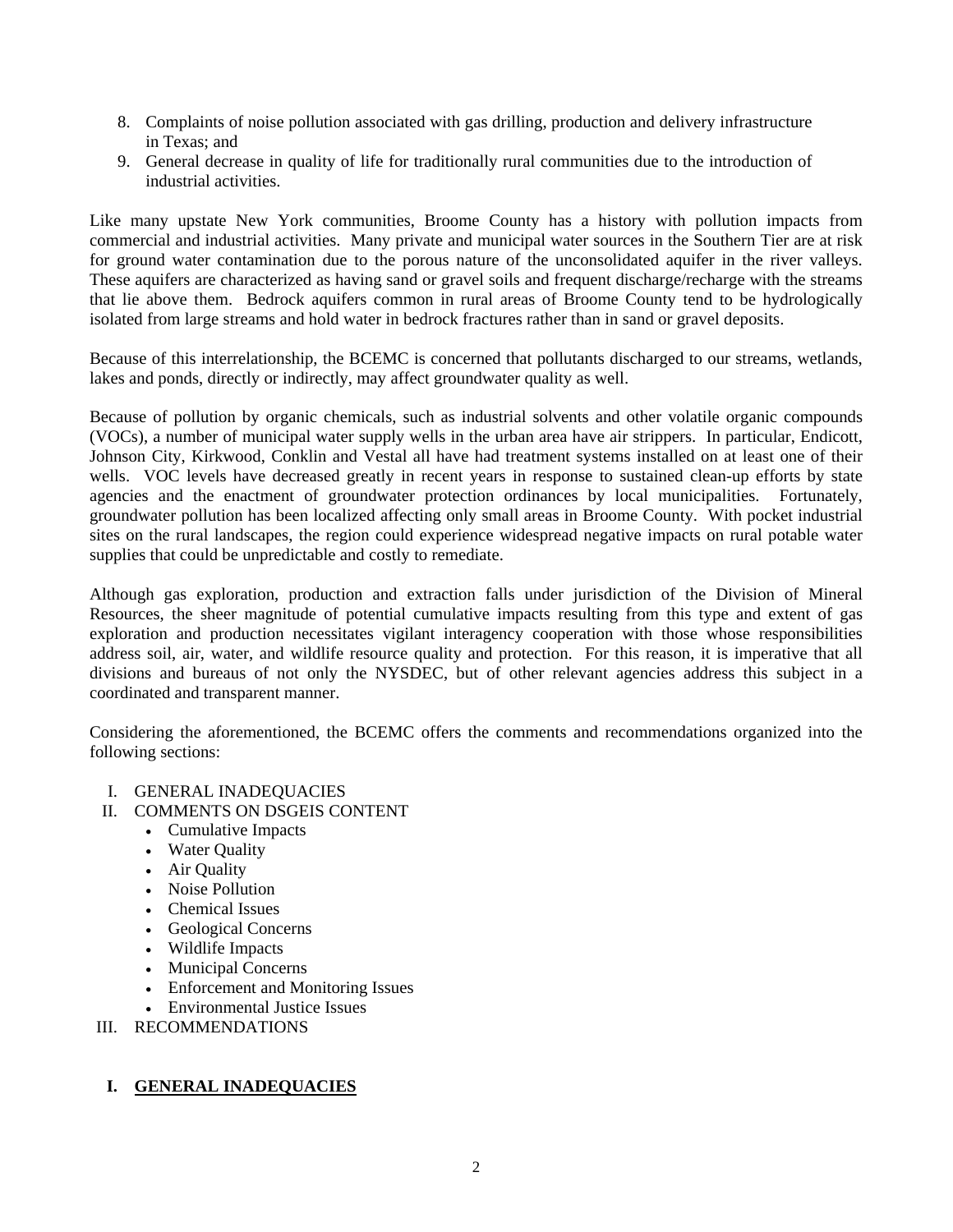Despite the DEC's incorporation of air quality analysis, geologic studies and the comprehensive description of the horizontal drilling process, there are unresolved issues and inconsistencies within the dSGEIS that must be fully analyzed and addressed to maximize environmental protection and human safety.

- The general tone of the dSGEIS is to "*recommend*", "*encourage*", "*plan*", or "*consider*" specific practices and processes, rather than mandate specific operation standards or regulations for the industry.
- The dSGEIS lacks analysis of potential ecosystems impacts.
- There is no mitigating strategy cited for minimizing future and/or large-scale impacts because of full build-out scenarios for drilling operations and related delivery infrastructure.
- Finally, there is no evidence of any failure mode analysis to assess the relative safety of optional processes and/or technologies associated with horizontal gas drilling, high-volume hydraulic fracturing or the future delivery infrastructure.

Regarding failure mode analysis, recent news reports indicate that over the past 30 years in NY there were 270 incidents associated primarily with vertical gas drilling among approximately 14,000 wells statewide. Recent horizontal drilling and high-volume hydraulic fracturing in PA yielded nearly a half dozen serious incidents with roughly 100 horizontal wells permitted, let alone drilled. First-hand observation of these well sites does not show any practices that categorically would not be permitted according to the dSGEIS.

In the aircraft industry, failure mode analysis is conducted to demonstrate that any single component failure has a probability of less than one in one billion of causing an accident. Despite this technological mandate, aircraft crash often as the result of human error and/or unforeseen meteorological events. It is only appropriate that the gas drilling industry that uses harmful products be regulated with the redundancy and with the safest methods, every time and everywhere, to render environmental catastrophes extremely improbable.

# **COMMENTS ON DSGEIS CONTENT**

## **Cumulative Impacts**

- 1. The assumption that development of natural gas resources serves the public interest is questionable [dSGEIS p. 2.2]. Debate is hindered by lack of good analysis of the cumulative effects of unconventional gas drilling.
- 2. Sprinkled throughout the document are references to cumulative effects and their importance and relevance. "*Though the potential for severe negative impacts from any one site is low, when all activities in the State are considered together, the potential for negative impacts on water quality, land use, endangered species and sensitive habitats increases significantly*" [dSGEIS p. 6-141]. Planning and preparing for cumulative affects of an action or a set of actions cannot be understated in this instance given the scope and magnitude of current and future natural gas plays in New York and adjacent states.
- 3. The one section focusing on cumulative effects is mostly devoted to discussing how difficult it is to do such an analysis [dSGEIS p. 6-143-6]. The section lacks substance; this is especially disturbing because a generic environmental impact analysis is done to avoid doing impact analyses on individual drill sites.
- 4. Difficulties in ascertaining cumulative impacts aside, DEC had no reservations incorporating estimates of cumulative economic "*benefits*" with very specific numbers of wells [dSGEIS p. 2-6]. These projected economic benefits expressed in dollars do not attempt to identify how many of these dollars actually flow into and stay in the community. The economic model used in the analysis is simply too crude to make such distinctions, yielding numbers of little value. No attempt was made to identify external costs.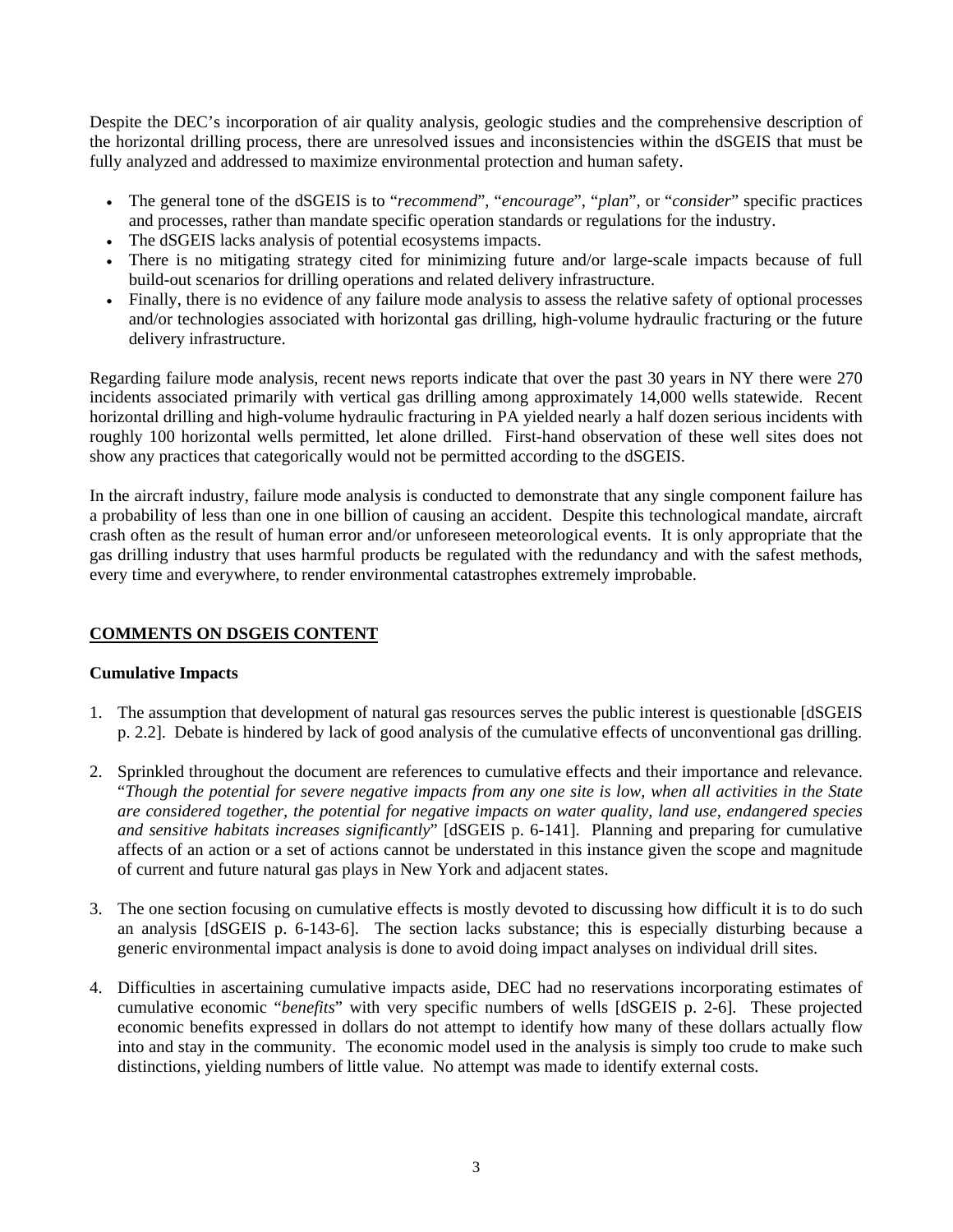- 5. Review parameters [section 3.2.1] must consider location of well site in context of potential delivery location and infrastructure required. This amplifies well site impacts on local ecosystems.
- 6. It is unacceptable that the DEC will not provide any oversight of industrial sites (i.e., compressor stations) in rural or agricultural areas. Also unacceptable is that there is no impact assessment of the fragmentation created by future pipeline infrastructure. [dSGEIS, section 5.16.8, paragraph 3]
- 7. Regarding Article VII of NY Public Service Law [dSGEIS, section 5.16.8.1], what ensures that collectively the DEC and the Public Service Commission (PSC) proactively begin an environmental review now, and if not, why?
- 8. The ICF findings [dSGEIS, 5-150] regarding the probability of contamination by fracturing fluid ignore the geological data cited previously in the dSGEIS, and these findings ignore the fact that the majority of the fracturing solution is never recovered.
- 9. The one difficulty cited that we concur with is "*that it is not possible to define the threshold at which development results in adverse noise, visual and community character impacts. Some people will feel that one drilling rig on the landscape is too many, while others will find the changes in the landscape inoffensive and will want full development of the resource as quickly as possible. There is no way to objectify these inherently subjective perspectives*." The document continues, "*Accordingly, any limitation on development, aside from the mitigation measures discussed in the next chapter, is more appropriately considered in the context of policy making, primarily at the local level*" [dSGEIS p. 6-146].

One of the more disturbing aspects of this proposed activity is the disregard and circumventing of local land-use planning. Local planning entities determine where industrial activity is most appropriate and acceptable. The community made these decisions, as the document points out, at the "*most appropriate level*" the local level. People bought property and built homes based on these land use decisions. A return to upholding and respecting local land use planning is welcome.

- 10. The Marcellus Shale is acknowledged to be a "sheet/blanket" formation with 98% success rate and cannot be compared to the wells drilled in 1985 that were into a limited number of pools or reservoirs and thus had a very low success rate [dSGEIS p. 6-145]. This acknowledgement conflicts with DEC's argument that an analysis of cumulative effects is difficult, if not impossible. The gas companies have very good knowledge of the location of the gas resource, know what lands they want to lease for drilling, and know what markets (and where those markets exist) it wishes to deliver its product, and therefore have ample information on which the DEC could assess cumulative effects.
- 11. We continue to suggest, as we did in our scoping comments that the DEC work with the gas companies to develop a full build out model of the potential Marcellus gas field, including temporary roadways, pipelines, well pads and staging areas based on setback requirements and geographical constraints. Such a plan should encourage larger spacing units with joint partnerships and more centralized drill sites with longer horizontal runs off of single vertical well bores thus reducing the number of times the aquifer is compromised and the chance of problems occurring. Such a practice, at the same time, reduces the surface footprint as well. Both resources and earnings would be pooled, but proportioned according to mineral rights secured on a per acre basis. Longer horizontal runs could increase the chance that local land use planning could be respected and accommodated
- 12. A full build out model would determine an appropriate rate of development from an impact perspective, not to be accelerated. Economics, of course, could prescribe a slower rate of development [dSGEIS p. 6-145].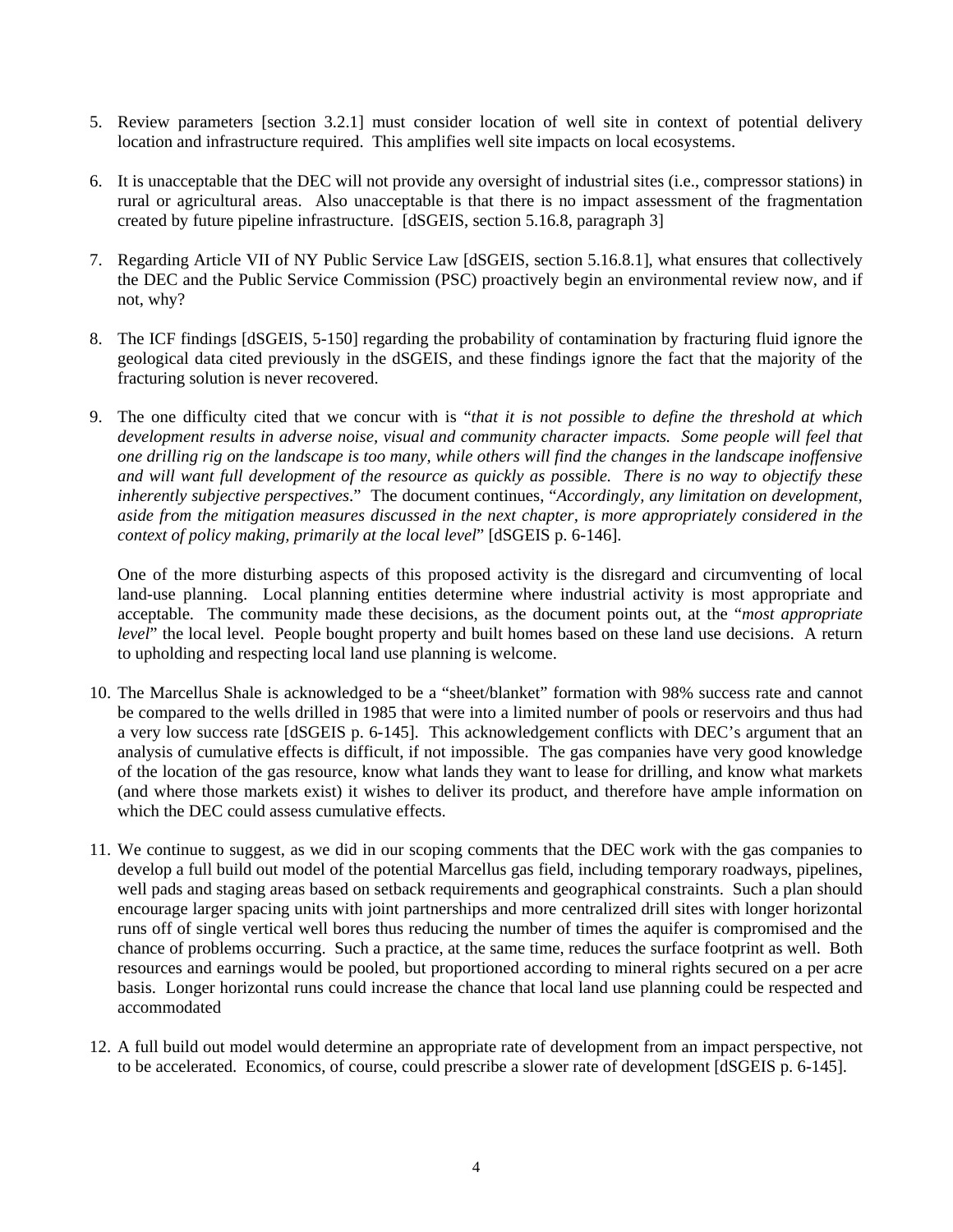- 13. Segmented review greatly impedes DEC's ability to assess cumulative impacts. Impacts from water withdrawal, water treatment, and collection infrastructure, among others, are not analyzed making it impossible to comprehensively assess environmental impacts; this could be viewed as a segmentation of the suite of actions.
- 14. A generic environmental impact analysis is done to avoid the prospects of doing an impact analysis on each individual drill site. If cumulative impacts are not analyzed and addressed within the dSGEIS, where will they be addressed? If not now, when? Certainly, this effort is needed before we give any thought to the granting of permits.
- 15. The SGEIS claims that all negative impacts from gas drilling are short term in nature. This is certainly NOT true if gas production and delivery impacts any old growth forests. Further, potential exploitation of public lands must be evaluated to determine if the loss of public resources (wildlife, ecosystems, recreational opportunities, etc.) is sensible in light of the reasonably anticipated gas resources being explored, extracted and distributed.
- 16. Phased permitting and control of the rate of development may be required to mitigate cumulative and significant air quality issues associated with gas production.
- 17. The regional cumulative impacts conclusion is inadequate [dSGEIS, section 9.2.2]. It should not require any extraordinary vision to assess gas production and delivery impacts on regional resources both in the short and long terms. The potential air, soil and water impacts are already documented in the SGEIS, and wildlife issue such as habitat fragmentation, noise and tower impacts are reasonably well understood so that that planning to mitigate these impacts is not an unreasonable expectation.

The dSGEIS states that it is essentially impossible to predict the full gas resource development in a region. However, at the same time, it also points to the development of gas resources in other states and plays, and notes that most wells drilled are ultimately economically viable. Although DEC explains at length in the dSGEIS the delineation of responsibility from well development to gas production and delivery between DEC and the PSC, the DEC and the public ultimately will have to deal with any consequences. The gas companies know where they want to drill and where they have signed leases, and the leased parcels are public knowledge. It is imperative that the gas companies, DEC and municipalities work collectively to minimize the "full build-out" impacts of regional drilling and gas production. It does little good to responsibly site drilling operations, including the use of multiple-well drill sites if the ensuing pipelines and compressor stations ultimately zigzag across the open spaces that were protected by careful drill pad citing. Fragmentation is already a serious ecosystem problem, with amply sized forest tracts and grassland spaces necessary for biodiversity already stressed by more traditional forms of development.

## **Water Quality**

- 1. The dSGEIS states that private wells and springs should be used as drinking water sources only as a last resort. The DEC should know that a great deal of the proposed activity will occur in areas where such wells are the only practical option. While recognizing their susceptibility to contamination, the only suggested remediation it a 150-foot setback from the wellhead. There seems to be no coherent reason for this footage. There is no assessment as to the effectiveness of this effort [dSGEIS p. 2-24].
- 2. Drinking water standards only protect against known or anticipated contaminants and therefore will not guard against chemicals that are not historically anticipated to be in drinking water. Yet, DEC will not make chemical contents public [dSGEIS p. 2-12].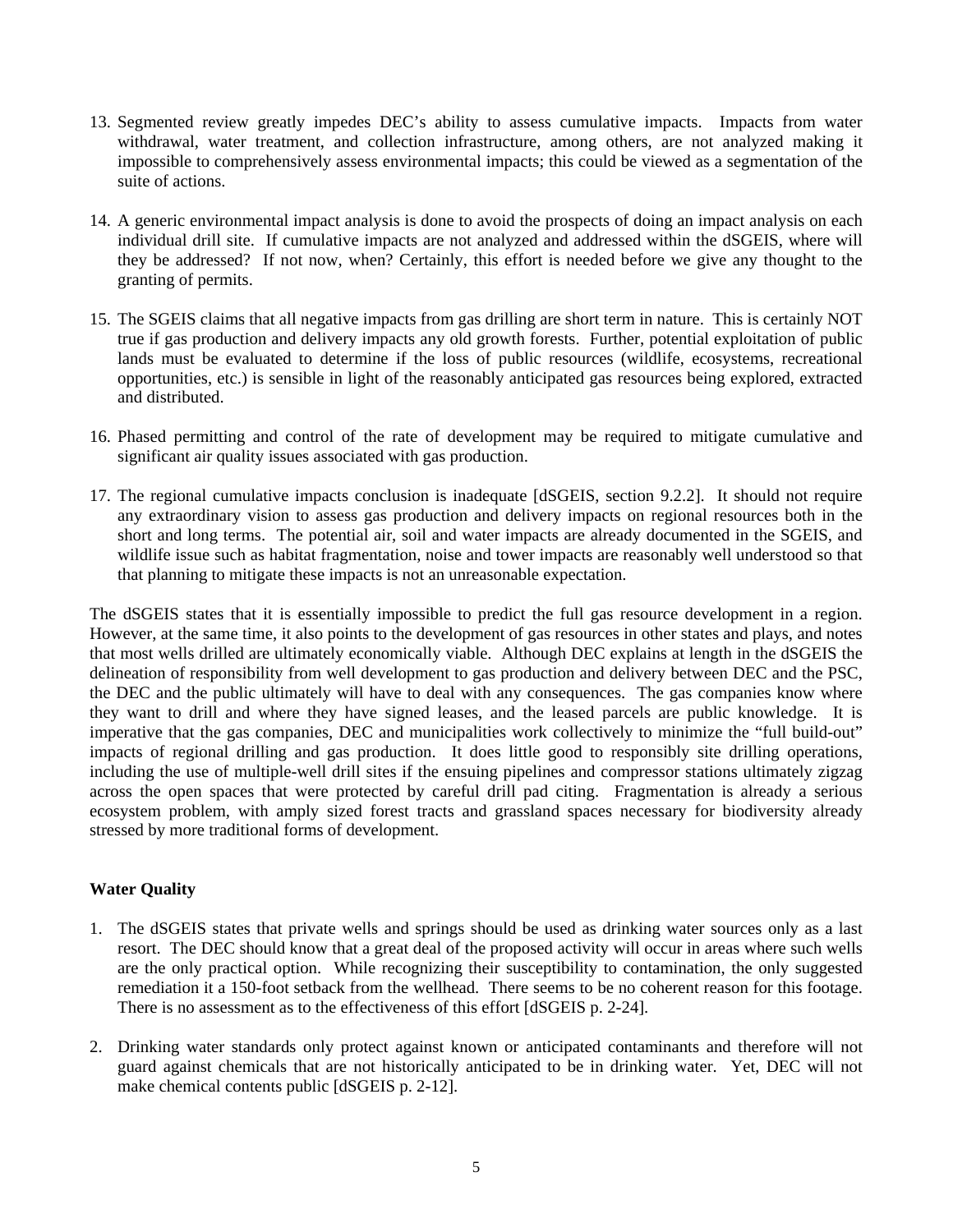- 3. Inappropriate reliance on the fact that "*No documented instances of groundwater contamination are recorded in the NYSDEC files from previous horizontal drilling or hydraulic fracturing projects in New York.*" The DEC acknowledged it has never looked [dSGEIS p. 2-26]. This statement is irrelevant since this dSGEIS is about high volume hydro fracturing and horizontal drilling.
- 4. Well water testing recommendations [dSGEIS p. 5-154] do not recommend testing for a number of the most dangerous chemicals used in the fracturing solutions.
- 5. While methane is identified as a contaminant of concern, no testing protocol is put forth [dSGEIS p. 7-41].
- 6. Local health departments are identified as the responsible party for addressing and investigating water contamination, yet there is no assessment of their ability to address the significantly increased workload [dSGEIS p. 7-42]. A regulatory impact assessment as done for other significant revisions to rules and regulations could address this impact to local health departments and other agencies called to task.
- 7. The dSGEIS states that other potential causes would have to be ruled out before water contamination cases are referred back to DEC. If no problem existed before the drilling activity and a problem is then reported, it would seem logical, more efficient, and timely to assess whether the problem resulted from the drilling activity before moving on to other possible causes [dSGEIS p. 7-42].
- 8. There is no discussion of impacts of the 4000 identified wells ready for plugging or the estimated 40,000 unidentified abandoned wells [STRONGER survey of NY 2006]. Yet the dSGEIS notes at Appendix 11, p. 31, "*It is theoretically possible but extremely unlikely that a flow path such as a network of open fractures, an open fault, or an undetected and unplugged well-bore could exist that directly connects the hydraulically fractured zone to an aquifer.*" SEQR says that when determining significance of actions that the probability of one negative impact, however small, must be evaluated further.
- 9. There exists a lack of distinction between drilling waste, flowback wastewater and produced water/waste. Incomplete understanding of composition of any of those wastes. DEC has not tested these wastes [dSGEIS 5-101, 6-18, 7-34, 7-50], nor do they have any idea of potential volumes [dSGEIS p. 7-90]. However, the DEC hopes that by the time the dSGEIS is finalized industry (in the form of the Marcellus Shale Committee and the Appalachian Shale Committee) will make data about flowback waters public [dSGEIS p. 7-96].
- 10. Water treatment plants are left to their own devices to determine what kind of wastes they receive. "*It is incumbent upon the Publically Owned Treatment Works (POTW) to determine whether the volumes and concentrations of chemicals present in the flowback water or production brine would result in adverse impacts to the facility's treatment processes as part of the above headworks analysis*." [dSGEIS 7-59]. Again, the environmental impact of this activity is not taken into account. Will the POTWs be expected to adequately treat wastewater if they are not privy to the chemical contaminates in that waste?
- 11. All trucks carrying flowback waste from a drilling site must be monitored to ensure that all of what leaves a well site reaches the disposal or recycling site. [dSGEIS, section 5.13.3.4] An instance of wetland and stream die-off in southwestern PA has been associated with illegal dumping of flowback waste.
- 12. Road spreading of "produced water" is allowed although no distinction is made between the differing kinds of wastes. The DEC acknowledges no testing has been done. Not all Flood Zone maps are up to date so this may not provide adequate protection against flooding of gas wells or open pits. [dSGEIS p. 2-35] Yet, severe flooding is acknowledged as a problem [dSGEIS p. 6-42]. Is the reader to conclude that local governments are expected to "consider" this problem?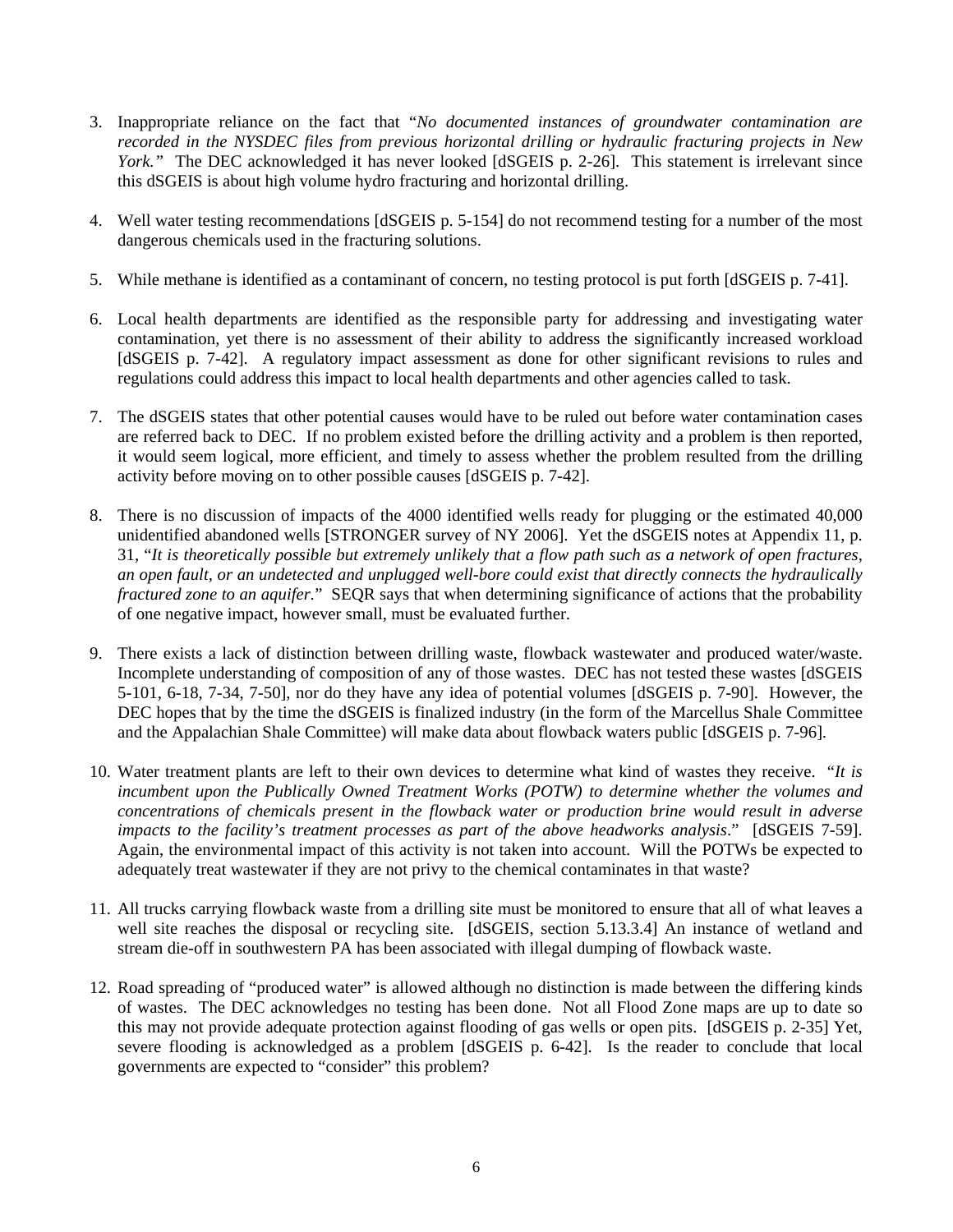- 13. Only brines extracted before any fracturing activity at a well, and proven NOT to contain any radioactive materials, should be considered for road use to eliminate potential chemical and radiation contamination along roads. [dSGEIS, section 5.16.6]
- 14. Failure to address large-scale water withdrawals. "*The concern for aquifer depletion due to increased ground water use in New York is being reviewed and addressed by the DEC*" [dSGEIS p. 7-6], but why not in this dSGEIS?
- 15. The only discussion of recycling or conservation of water is the note that "*it is beneficial to the operators to implement water conservation practices.*" [dSGEIS p. 7-78]. The dSGEIS should be specific.
- 16. Storm water permits need to be revised, but have not been yet and inspections and documentation of storm water permits is apparently left up to local governments [dSGEIS p. 7-25].
- 17. Large centralized impoundments of flowback waste would not be subject to the same regulations as ponds of fresh water [dSGEIS p. 6-38]. Liner requirements will be the same as for landfill leachate, but "*as with all environmental containment systems, it is acknowledged that conservative liner requirements alone do not guarantee groundwater protection. Emphasis has to be placed upon facility design . . ....to best ensure successful protection of the groundwater*" [dSGEIS p. 7-52]. However, none of the "*emphasized*" items are required. In fact, the DEC points out that above ground storage tanks are preferable, but they do not require them. [dSGEIS 7-55]
- 18. The dSGEIS notes that the region receives more precipitation than evaporation [dSGEIS, p. 2-31], but fails to address the implications of what this means for open pits collecting rainwater. The dSGEIS states that pits may be used for up to three years [dSGEIS, p. 6-56].
- 19. If flowback impoundments are used, the dSGEIS states that it will be necessary to exclude certain solvents and surfactants containing benzene and xylene from fracking fluids [dSGEIS p 7-89]. Yet benzene appears to occur naturally in the Marcellus shale and will be present in the flowback whether it is added as a solvent or not.
- 20. Despite the fact that "*these larger off-site impoundments have the potential to qualify as a major source of Hazardous Air Pollutants (HAPs) due to certain chemicals*" the DEC plans to allow them although maybe, it might require, in some instances "*a physical barrier to public access at least 500 feet from the well pad*. This will happen only if the applicant is not able to show that specific control equipment will be used to further reduce particulate matter emissions during hydraulic fracturing operations [dSGEIS p. 7-89].
- 21. It is possible the water in these flowback pits will be contaminated with radioactivity, yet no studies have been undertaken [dSGEIS p. 7-103]. DEC notes that someone (it does not say who, when or how) should take sampling, analysis, and surveys after production begins and determine what radioactive material licenses may be needed.

## **Air Quality**

1. Air pollution generated by existing gas fields is a growing concern. Emissions can turn a rural community with good air quality into one with air quality resembling a good-sized city. Emissions emanate from a variety of sources. The more obvious ones include the high volume of trucks hauling equipment, material and workers to and from sites; equipment emissions (drill, pumps, compressors, separators, etc.); flaring; and evaporation off the mud ponds that collect drill dregs and recovered fracturing fluids. There are no mandated mechanisms to mitigate these potential air impacts.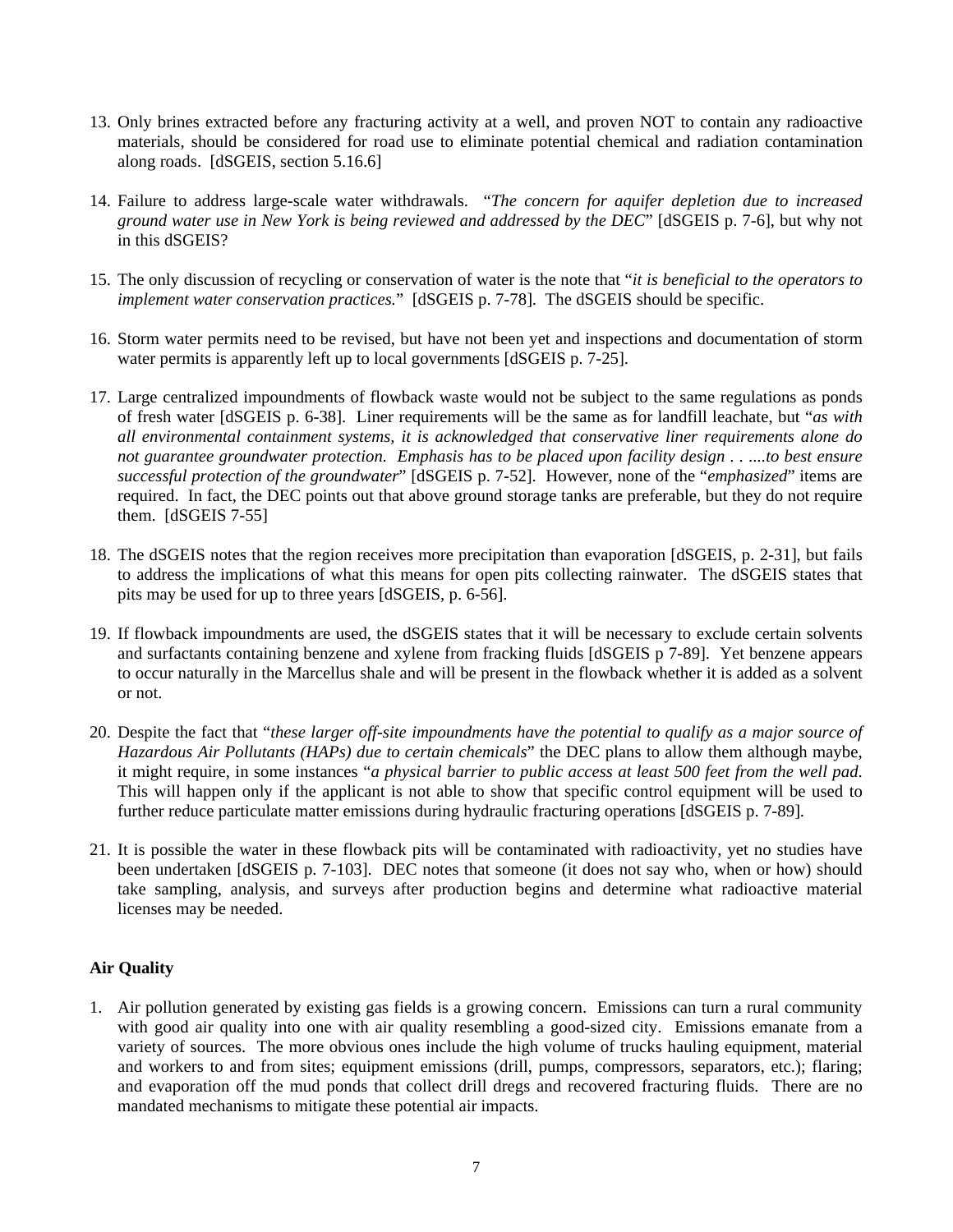- 2. There is a growing concern over the off gassing of methane and other volatiles from well sites and collection infrastructure. This is more difficult to study given the pattern of denial exhibited by the oil and gas industry. This area needs focus in the dSGEIS before moving forward.
- 3. Reliance on Penn State/industry data that natural gas development will reduce Greenhouse Gas Emissions is erroneous [dSGEIS p. 2- 6].
- 4. The description of the use of lined pits for wastewater storage [dSGEIS, section 5.11.1.2] indicates not only a potential contamination path to soil and ground water, but to local air quality. Open pits provide a convenient pathway for volatile chemicals to enter the local air masses.
- 5. Air quality analysis [dSGEIS, section 6.5] does not conclude with any applicable setback requirements for well sites or ensuing compressor stations. Table 6.21 [dSGEIS p. 6-104] provides a hint at applicable setbacks. Further, there is no assessment of the community-wide air quality impacts associated with largescale truck traffic related with horizontal drilling.
- 6. The last bullet regarding flowback water surface impoundments [dSGEIS section 6.7] implicitly implies a safe setback of approximately 3300 feet. This setback strongly suggests that these impoundments are a safety issue and therefore should not be allowed.
- 7. To its credit, DEC helpfully points out that well operators could limit generation of carbon dioxide by limiting vehicle miles traveled. It also suggests participation in the voluntary STAR program [dSGEIS p. 7- 92]. Again, all good points, but in the end DEC only "*encourages*," not requires.

## **Noise Pollution**

- 1. In reviewing the noise mitigation section, we find several instances where DEC "*encourages*" industry to mitigate noise and even provides "*guidance*", but again, no meaningful requirements [dSGEIS p. 7- 109].
- 2. While we appreciate the consideration given to noise mitigation during the creation of the well site case [dSGEIS p. 7- 109], we find little attention given to the ongoing operation of these sites. Compressors and separator noise represent the ongoing impact of a gas field operation and requires equal if not more vigilance, especially when it holds the possibility of operating during the evening hours and over the weekends, or near critical (or sensitive) natural areas.

## **Chemical Issues**

- 1. Inadequate data on chemicals Data exists for 197 chemicals with complete information on 152. Within the 197 products are 260 chemicals that the DEC identified and at least 40 that they have not. (dSGEIS p. 5-35) DEC has not considered or investigated the biocides being used; at least one of which (4-nitroquinoline-Noxide) is used to induce cancer in laboratory rats. [dSGEIS p. 5-111, 6-92, testimony of Dr. Hays] Appendix 11, p. 32 states that "*The solubility of many chemicals proposed for use in hydraulic fracturing in New York State are not well established or are not available in standard databases…"*
- 2. There is no permitting proposed for the 10,000 to 12,000 gallons of diesel fuel that will be stored on site. That is the quantity of gas that an ordinary gas station keeps on hand [dSGEIS p. 5-23].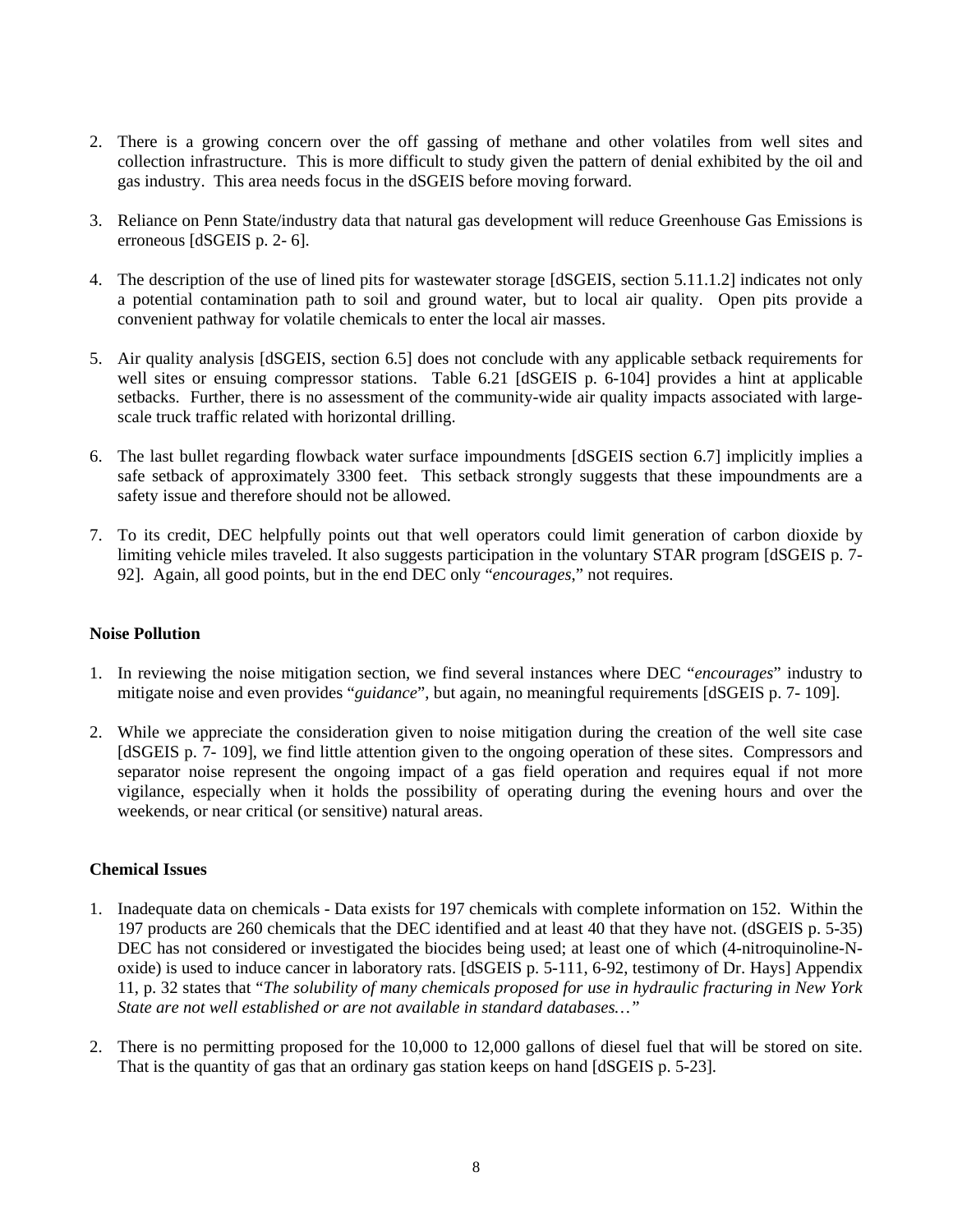- 3. The dSGEIS proposes to wait for an emergency to research some of the chemicals "*In the event of environmental contamination involving chemicals lacking readily available health effects information, the toxicology literature would have to be researched for chemical specific toxicity data*" [dSGEIS p. 5-65].
- 4. Radioactive contamination of drilling equipment and waste is completely unexplored [dSGEIS p. 5-131]. "*No state has assessed the occurrence of NORM from longer duration drilling operations at multi-well sites or larger accumulations of shale cuttings from horizontal drilling*" [dSGEIS p. 7-99]. However, initial tests show potential for NORM build up to the extent that NORM waste may require licensing, and production water may be subject to limitations as radioactive waste [dSGEIS p. 7-103].
- 5. Synergy, whereby chemicals react with each other and the environment has not been investigated. There may be many chemicals produced by the reaction of fracking fluids with each other and the environment that result in the production of chemicals that escape testing. Benzene is a known carcinogen.
- 6. Refusal to consider "*green chemicals*" on the basis that "*at this time, it may not be feasible to require the use of 'green' chemicals because presently there is no metric or chemicals approvals process in place in the US.*" [dSGEIS p. 9-10] ill serving. The DEC could award merit to those companies that pilot such initiatives.
- 7. The dSGEIS concludes, "*the only potential exposure pathway to fracturing additives identified by this Supplement is via air emissions from uncovered surface impoundments used to contain flowback water*". Therefore, the DEC proposes that full chemical disclosure be required for applications that propose open surface impoundments. Products listed in Table 5.3 require no additional disclosure, but the application materials will have to specify their planned concentrations in the fracturing fluid. The DEC recognizes that flowback water chemistry may be preferable for determining impoundment emissions, but to date DEC staff has not seen any flowback water analyses that tested for all of the chemicals and compounds that could be present. For well permit applications that do not propose use of open surface impoundments, the DEC proposes to require identification of additive products and proposed percent by weight of water, proppants and each additive. This Supplement has not identified any potential impact other than impoundment emissions that requires full compositional disclosure to the DEC for such water-based solutions. This mindset ignores the possibility of spills that may lead to soil and ground water contamination, vapor intrusion or dermal contact by people. (See item 8 below.)
- 8. The assessment of exposure risk to fracturing chemicals [dSGEIS p. 5-62] considers potential exposures only via water or ambient (outdoor) air. Soil contamination could also create exposure pathways via physical contact, food ingestion or even vapor intrusion. These exposure pathways need to be addressed and mitigated in the dSGEIS.
- 9. The conclusion is made [dSGEIS, p.5-66] that there are no potential exposure conditions that are qualitatively different from those addressed in the baseline GEIS. However, the new slick water fracturing techniques, with vast amounts of water and chemical additives, constitute a major new source of potential contamination, and therefore constitute quantitatively a greater risk to communities and natural resources. This is effectively an apples-to-oranges comparison.
- 10. Are drillers capable of assessing the relative chemical compositions of flowback fluid and able to determine their applicability for re-use at another well [dSGEIS, section 5.12.2]?
- 11. Injection wells should only be considered for storage of naturally occurring materials (brines and shales) [dSGEIS, section 5.13.3.1] and must be placed substantially deeper than the local aquifers.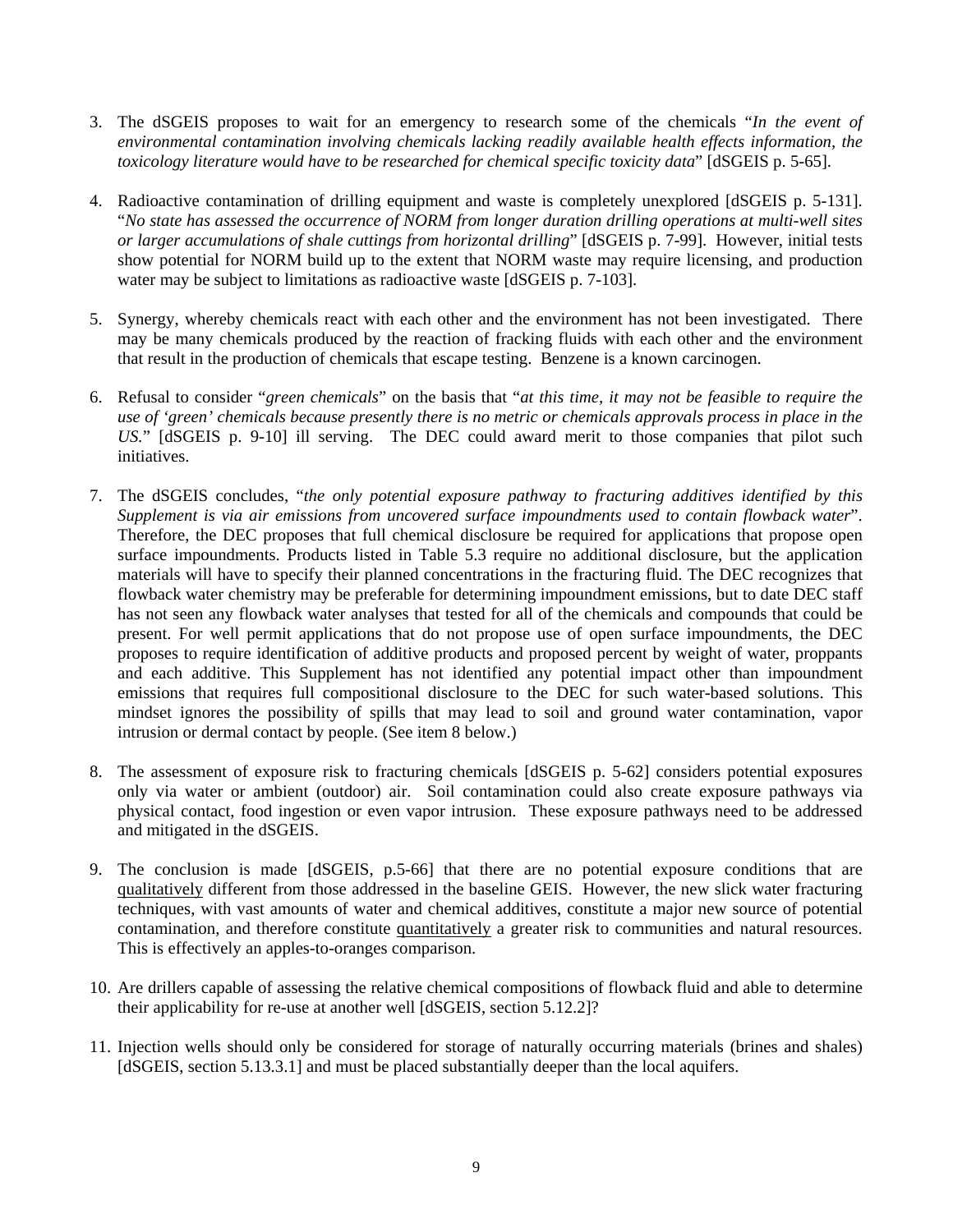#### **Geological Concerns**

- 1. Since there is an 8% probability of 'significant' seismic activity every 50 years [section 4.4], and the proximity of the Marcellus shale to local aquifers (roughly 100-200 feet), and a possibility of seismic activity associated with fracturing actions, attention must be paid to accurately map aquifers, the location of the Marcellus shale, and local fault lines to ensure that drilling occurs in low risk regions.
- 2. Since radioactive material is documented to be associated with the Marcellus shale [section 4.6], it is prudent to establish strict rules for handling waste shale materials.
- 3. It is suggested that there is little risk to workers from the NORMs associated with the Marcellus shale [section 5.2.4.2] since the quantity of material extracted from a single well bore is low. However, it is not unreasonable to recommend that there be an abatement plan for long-term exposure to workers or at sites where waste material is stockpiled.
- 4. Lack of understanding about results of underground fracturing "*ICF reports that, despite ongoing laboratory and field experimentation, the mechanisms that limit vertical fracture growth are not completely understood*" [dSGEIS p. 5-89]. This indicates that analytical techniques are still imperfect and that assumptions are just that. [dSGEIS p. 5-90].
- 5. The document lacks discussion of and mitigation measures for drilling into faults or inducing seismic reactions, because it is "*in the operator's best interest*" to avoid drilling into a fault and they will "*endeavor*" to be "*prudent*" [dSGEIS p. 6-149, 150, 154]. A policy must be devised that eliminates this ambiguity.
- 6. The document lacks discussion of and mitigation measures for when drilling and fracking intersect with natural faults. These fissures result from the sheering and uplifting of the geologic layers. They exist throughout the continent, but especially within the older mountain ranges of the Appalachian chain. Long since dissipated from the area immediately surrounding the intersections with the deposit, the very process that facilitates migration of gas towards well bores (fracking), facilitates migration of gas towards the natural fractures as well. Additionally, the fracking process is not as controlled as the industry would have people believe. As pressure and chemicals are applied, the fracturing does not disperse evenly, but in fact, follows along lines of least resistance, seeking out the natural fractures. We are focusing all our attention on securing the front door while the back door is wide open.

## **Wildlife Impacts**

- 1. Wildlife are expected to know that the five-acre open pits of toxic waste are just that and not ponds [dSGEIS p. 6-48]. It is suggested but not required, that operators make pits "*unattractive*" to wildlife and netting "*should be used*" [dSGEIS p. 7-83]. This must be a requirement rather than a suggestion.
- 2. The dSGEIS lacks discussion about measurement or mitigation of impacts to wildlife and habitat fragmentation resulting from well sites (active or reclaimed), access roads, compressor stations, and pipelines [dSGEIS, section 6.4]. Remaining infrastructure at well sites and land limitations along pipelines can adversely impact restoration of appropriate ecosystems and habitat.
- 3. A comprehensive plan for dealing with invasive species *will be,* but is not yet developed [dSGEIS p. 7-74]. The DEC notes, "*precautions must be implemented*" but does not provide any [dSGEIS p. 7-78]. In addition, after noting, "*the safest way to avoid transfer of invasive species is not to transfer water from one water body to another*" [dSGEIS 7-78], yet DEC will not prohibit the practice.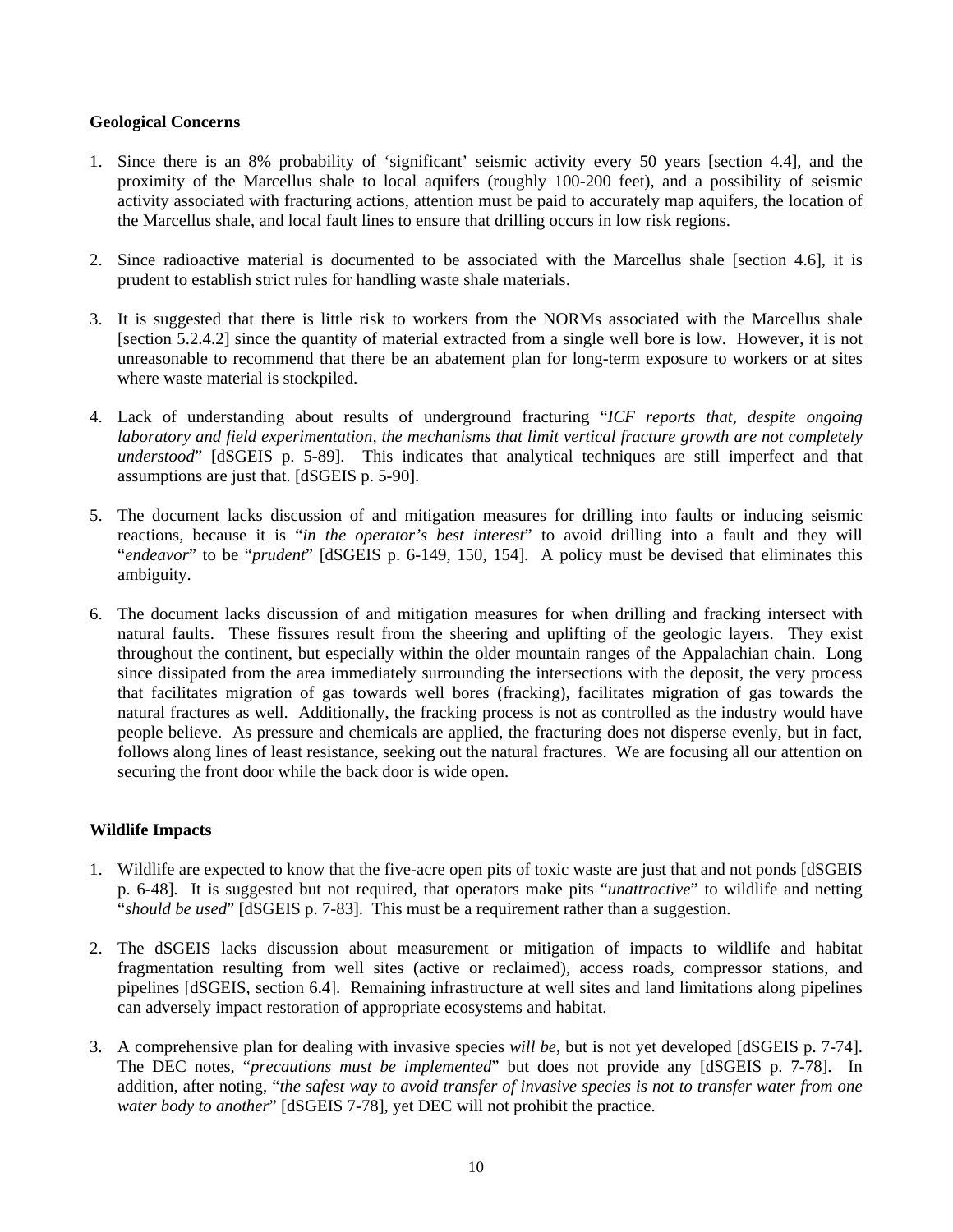- 4. Visual impact mitigations are not mandated, but the DEC suggests the industry voluntarily take or not [dSGEIS p. 7-104] and DEC "*encourages*" the operators to review the local land use plan and to try to not site wells in areas where there will be impacts. Nevertheless, none of this is mandatory [dSGEIS p 7-106].
- 5. The DEC notes that "*noise is best mitigated by distance*" and that drilling is more tolerable during the day than at night [dSGEIS p. 7-107], but does not mandate noise buffers or restrictions on drilling times.
- 6. There is no discussion of noise impacts on local wildlife, and no mitigations proposed to address these adverse impacts.
- 7. There is no assessment of drill site impacts upon migrating bats or birds. The height of drilling rigs, nighttime lighting and support wires all have potential impact on these species if located in migratory pathways during the migratory seasons.

## **Municipal Concerns**

The numbered items below provide specific commentary based on content of the SGEIS that implies municipal responsibility for the following:

- 1. Responsibility for monitoring baseline and ongoing water tests [dSGEIS 7-42].
- 2. Responsibility for monitoring and investigating water contamination [dSGEIS p. 7-42].
- 3. Responsibility for storm water permit inspections [dSGEIS p. 7-25].
- 4. Suggests drilling companies "*consider*" impacts of flooding [dSGEIS p.6-42] and local land use regulations, but neither are mandated.
- 5. Responsibility for testing road system integrity [dSGEIS p. 7-110].
- 6. Suggests drilling companies commit to road use agreements (to repair roads, avoid peak hours, provide off street parking, etc.) but are not mandated [dSGEIS p. 7-110].
- 7. Responsibility to monitor the NYSDEC website to learn about wells [dSGEIS p. 7-110]. DEC should be proactive in communicating with landowners and municipalities regarding individual wells within their property or borders.

If these actions by municipalities are indeed mandated, then a funding source needs to be provided for the municipalities for staffing, training, equipment and supplies. Revenues should come from fees or taxes collected from the gas industry.

## **Enforcement and Monitoring Issues**

- 1. There exists a lack of required inspections on the site (pre-drilling and at closure only) when inspection should be required as a deterrent [dSGEIS p. 1-5, 5-127].
- 2. The dSGEIS proposes to rely on site-specific permit conditions and other "*existing Department tools*" instead of regulations and rules [dSGEIS p. 3-4, 7-26, and 7-53]. The DEC notes that if they can make sitespecific determinations, they do not need to seek variances.
- 3. It would be prudent to test well water near the horizontal expanse of the drilling operation and not only near the wellhead [dSGEIS, section 7.1.4.1]. It has been suggested that the fracturing solution contain a marker dye that will aid in the detection of any contamination of water supplies. This must be pursued, but not used in lieu of testing for specific hazardous substances.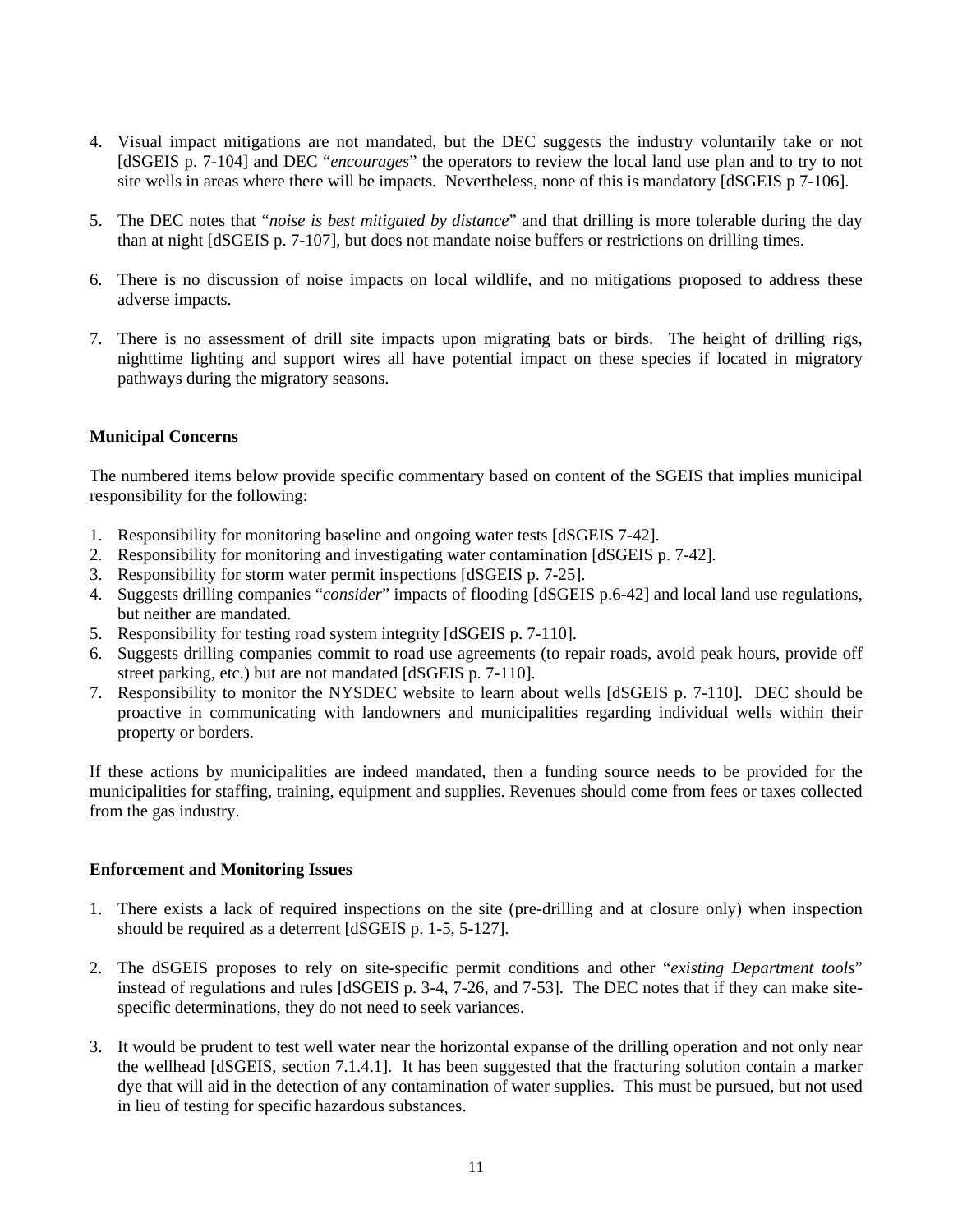- 4. Regarding resource monitoring, the SGEIS introduces water quality testing, conducting benchmark testing before drilling and again during active drilling. Since the dSGEIS states that two-thirds of the hazardous fracturing solution is not recovered, the BCEMC believes that it is prudent to continue monitoring for years afterwards.
- 5. Further, there must be air and soil testing near operations associated with gas drilling extraction, production, storage and delivery equipment used in these operations.
- 6. A biological assessment is needed to determine the relative health and populations of flora and fauna near gas exploration, production and delivery operations, before initiating the activities, as well as during, and after final remediation. We are confident that DEC recognizes that it is far more proactive to manage wildlife while populations and ecosystems are still healthy and common, rather than wait to address unexpected declines later.
- 7. Despite recent economic benefits projections of expected gas development, the DEC maintains that it has adequate resources to monitor and enforce activity in the Marcellus 'play', yet provides no documented analysis or proof to substantiate this assertion.
- 8. Despite mandating that the local Departments of Health handle water testing, the DEC knows that not every county has their own Health Department. Water testing oversight might better be handled on a regional level with the NYS Health Department. If regulatory responsibilities are delegated to other agencies, there must be a sustainable funding mechanism for staff, training, equipment, inspections and analyses costs. Higher permit fees could generate funds to fulfill this requirement, and perhaps more if NYS imposes an impact fees on the gas industry and adopts a natural gas severance tax. Alternatively, phased permitting must be considered [dSGEIS, section 9.2] if DEC cannot validate its ability or oversee this gas play.

## **Environmental Justice Issues**

The dSGEIS documents DEC's belief that there are no environmental justice issues associated with horizontal drilling and hydraulic fracturing. The dSGEIS states, "*Permitting procedures will apply statewide and provide equal protection to all communities and persons*". Some aspects of the dSGEIS suggest otherwise. For example,

- 1. Site setbacks vary based on the water resource under consideration. Private wells are given the least protection (shortest setbacks), followed by municipal water supplies, and the NYC watershed gleams the greatest protections in terms of drilling setbacks. Citizens living in rural upstate NY do not see this as equal protection of them or their water supplies. Our water supplies are of no less value to us as New York City's water is to them. We view the attempt to provide special consideration for protecting New York City's water supply as discriminatory.
- 2. An individual landowner cannot legally create a landfill on their own property, yet the well permitting process allows for burial of waste materials and products on site by the gas drillers. Restrictions on an owners land use should apply equally to those leasing that property.
- 3. Drill site setbacks are based on recommended distances from residences or public facilities, and/or on perceived safe distances to protect water supplies. Yet the dSGEIS documents substantial information regarding air quality and noise near drilling operations, and the possibility of radiation exposure, which indicate substantially greater setbacks are in order. It is not clearly documented what will be the greatest setback used?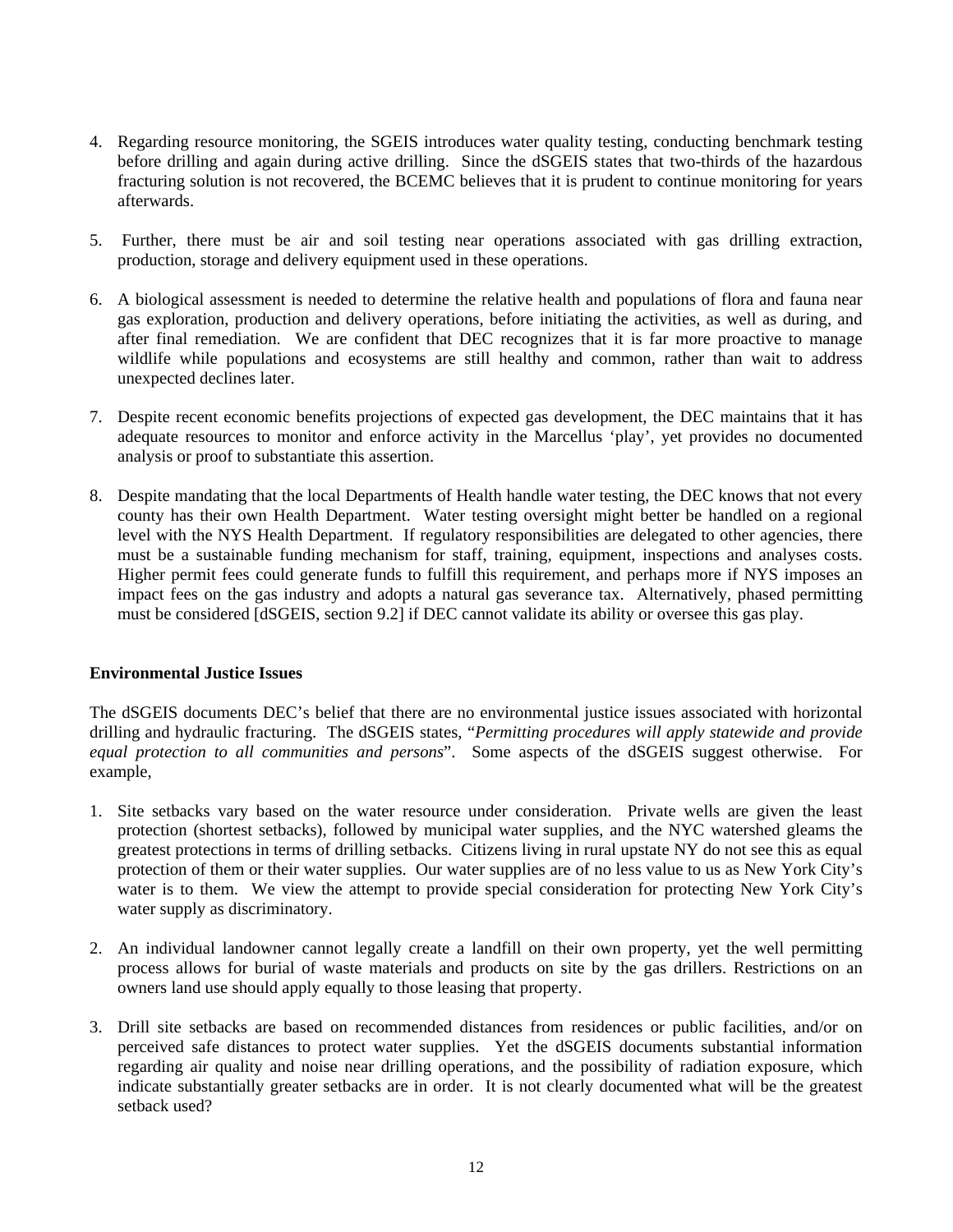- 4. An article VII application for a pipeline does not require the applicant to notify private landowners whose land is proposed for use of the pending action [dSGEIS, p. 5-141]. This seems to violate the concept of environmental justice.
- 5. An "*Amended Certification Process*", in which DEC may participate [dSGEIS p. 5-143], is a sneaky way to conduct a clandestine land grab without the knowledge of landowners or municipal government. We believe the DEC has a moral responsibility, if not a legal one, to uphold environmental justice for all citizens.

# **RECOMMENDATIONS**

Required actions are documented that are both planning and regulatory in nature that best address gas drilling and gas delivery regional impacts. These are organized into the following categories associated with the gas drilling and delivery life cycle:

- General Requirements
- Planning and Application Phase
- Well Site Development Phase
- Drilling Phase
- Production Phase
- Reclamation Phase
- Post-Reclamation Phase

## **General Requirements**

Before permitting any high volume slick-water horizontal drilling, it is imperative that potential long-term issues be addressed.

An assessment of all technologies and processes associated with the gas well development and the delivery infrastructure must be reviewed and mitigation policies developed to mitigate any potential failures that could have adverse environmental impacts. This analysis must include a failure modes analysis that quantifies probability of failure in a reasonable and conservative manner.

The potential for future aquifer contamination by fracturing solution chemicals must be evaluated. This is prudent based upon the data and analysis presented in the dSGEIS; at best two-thirds of the fracturing solution is never recovered. There is no quantitative assessment presented that precludes the possibility of future aquifer contamination by the residual chemicals. The potential impact of future seismic activity (8% probability of '*significant'* seismic activity every 50 years) or the possible failure of well capping technology in the long-term, on the connectivity between the aquifer and the Marcellus shale must not be ignored. Therefore, abatement measures that mitigate any future or long-term contamination must be developed. In Broome County, it was only recently discovered that chemical solvent spills from years ago resulted in health issues due to the phenomena known as vapor intrusion. We need to recognize that unforeseen exposure pathways NOT envisioned today may be identified or understood sometime in the future.

There must be required certification and proof that vertical casing design will withstand pressures greater than those documented for any gas drilling activities. The steel and cement used in these casings must meet minimum strength standards and be capable of maintaining integrity for at least 100 years. There must be a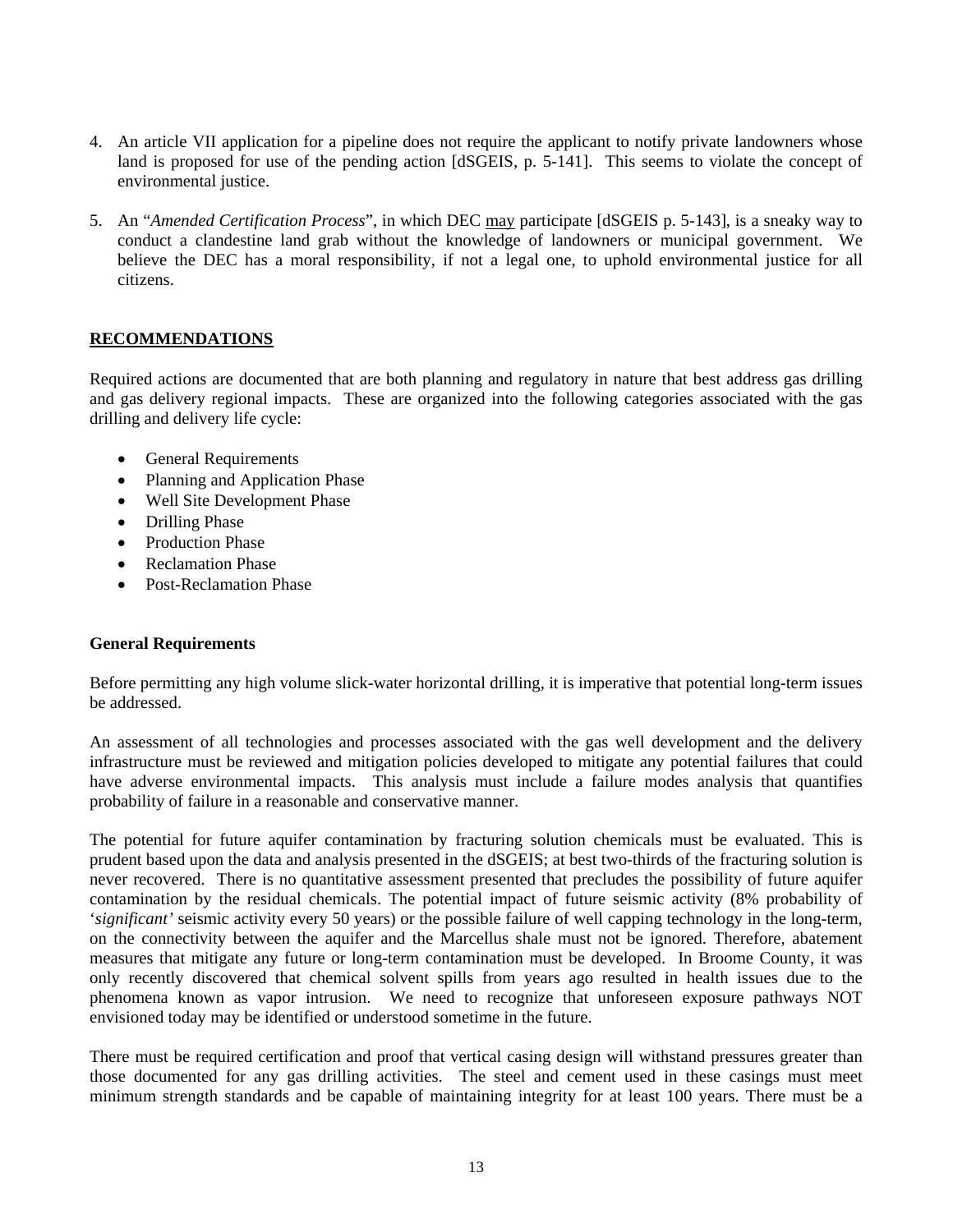method developed that can accurately assess the integrity of well-capping casings or plugs in the long term, and a mitigation technique defined that addresses any failures of these in the future.

A full build-out analysis must be conducted that includes combined impact from all forms of gas drilling and transportation:

- 1. An assessment of the full impact of multiple drill sites, access roads, feeder and transportation pipelines and compressor/pumping stations within a community is necessary to determining the full environmental impact of this large-scale industrial enterprise.
- 2. The cumulative impact of increased truck traffic, drilling equipment operation, well venting and burn-off, and pipeline compressor station operations on local air quality must be assessed and mitigated.
- 3. The impact of light and noise pollution due to increased truck traffic, drilling equipment operation at multiple well sites, well venting and burn-off, and pipeline compressor station operations must be assessed and mitigated.
- 4. The impact of multiple drilling operations on local soil and water quality due to water withdrawals and waste disposal must be assessed and mitigated.
- 5. The cumulative impact of multiple access roads, drill sites and pipelines on the quality of local habitats and ecosystems, and the ensuing impact to flora and fauna must be assessed and mitigated. A regional plan for minimizing the spread of invasive species and minimizing ecosystems fragmentation must be developed.
- 6. The cumulative impact of multiple access roads, drill sites and pipelines upon local agriculture must be assessed and mitigated.

It should be noted that this is not necessarily as difficult as it initially appears. Many of these impacts are readily mitigated by establishing setbacks between 'adjacent' drill sites, establishing approved roadways for truck traffic, planning and selecting the lowest-impact pathways for pipelines, and ensuring that 'adjacent' well sites are not developed concurrently. These requirements, in conjunction with the individual setback requirements and the 'best practices' that must be required of the industry, will go far to mitigate these broaderbased and long-term concerns. Further, extended horizontal drilling, in addition to the dSGEIS recommendation of maximizing the use multi-well pad sites, should be encouraged. The resulting larger spacing pools, as noted in the dSGEIS, would reduce the effective footprint of drilling within a locality, and thereby help reduce the cumulative impact.

There is no comprehensive assessment of the impact of horizontal gas drilling on wildlife and their habitats, for either individual well sites or the cumulative impact of several sites and the delivery infrastructure. There must be an assessment of these larger scale impacts, and a reasonable mitigation plan must be developed and implemented. At a minimum, the site selection process for individual wells must be established with the goal of minimizing the impact of the delivery pipeline on local habitats, including the impact of habitat fragmentation.

To reduce the chance for invasive species introduction, foreign soils or fills must not be permitted onto a drill site. Unused freshwater disposal into other bodies of water poses another opportunity for transfer of invasive species and is therefore discouraged. Similarly, soils and fills should not be transported from a site to other locations.

There is no quantitative standard established for noise pollution associated with either the drilling operation or the delivery infrastructure. A mitigation plan for noise abatement must address noise of the drilling operation, noise associated with water extraction activities, noise of the increased local trucking, and noise associated with the future delivery infrastructure. The impacts of noise must be understood for both the quality of human life and for local wildlife. The mitigations should include hours of operation and setback requirements for both residences and wildlife for all phases of gas resource development and delivery.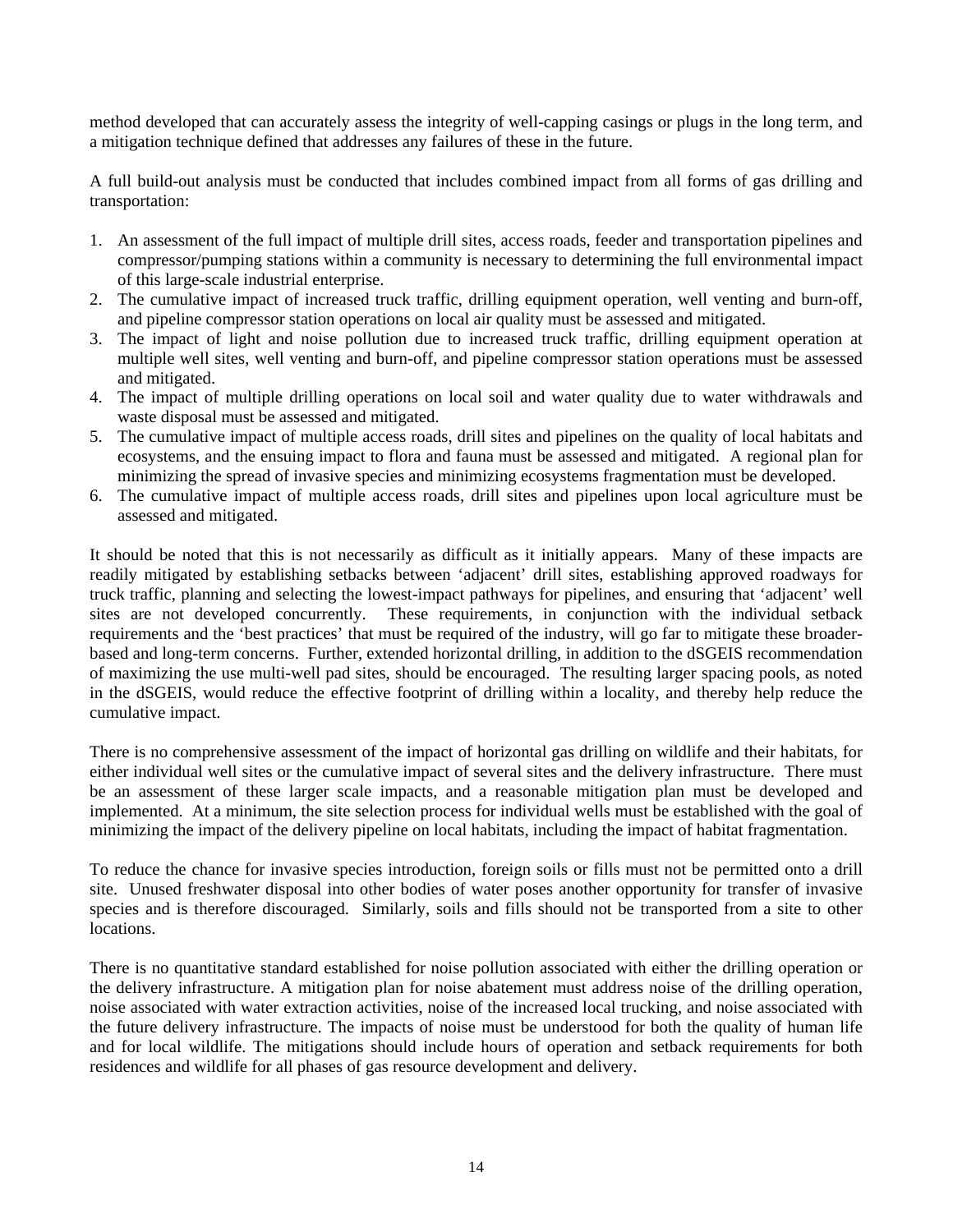There is no assessment of the cumulative impact of the truck traffic associated with the horizontal drilling activity on local air quality. There must be a study to understand the full impact of truck traffic, not only due to diesel exhaust, but also to the increased levels of road dust launched into the air. This will have a significant impact on air quality for those living along the roadways where traffic traverses. This must be understood and a mitigation plan developed and implemented.

Air quality dispersion analyses for all drilling-related airborne pollutants must consider a full range of topographical situations, meteorological conditions and the number of operating drill sites, compressor stations and potential leakage from pipeline connectors within a community.

Setback requirements based on specific public water resource must be equitably established everywhere. All New York citizens' water supplies are due equal protection. Water extraction from local aquifers that could compromise water supplies must be prohibited. There must be a requirement that any damage to a public or private water supply by pollution or diminution be corrected, or the water supply replaced.

The DEC should conduct a Regulatory Impact Assessment to address staffing and oversight matters and include this assessment as part of the dSGEIS. The BCEMC expresses significant concern over the number of DEC inspectors available for the frequency and level of oversight and the quality and types of training they are receiving. Effective training of DEC personnel *must* also encompass the evolving and different varieties of new issues arising with horizontal drilling techniques as opposed to vertical drilling. Therefore, it is recommended that the DEC consider creative methods for ensuring affordable and effective policing of the exceptionally large scope of activity expected with horizontal drilling. Recommendations for effective policing are the following:

- 1. Since the extent of drilling proposed in New York will likely over-extend the manpower resources currently employed by NYSDEC, delegation of authority to county or municipal entities, with appropriate training, might be considered for providing regulatory oversight of drilling and pipeline operations.
- 2. This authority could also be granted to private environmental firms, again with appropriate training.
- 3. Funding to employ additional regulatory personnel could be accomplished through well permit and registration fees, a natural resource depletion tax, increased fees for violations or other similar mechanisms.
- 4. Adequate bonding for the reclamation or closure of drill sites should be required. This could serve as a deterrent to less-than-environmentally friendly practices.
- 5. DEC should increase fines for penalties and use the funds to establish corrective action funds as in the state's hazardous waste site remediation programs.
- 6. The DEC should establish an industry-specific (drilling) complaint hotline for each DEC region.

Standards for defining unacceptable and unsafe concentrations for the pollutants associated with gas drilling and gas delivery must be developed, and should be based on science, without any political leveraging. Total pollutant concentration levels from multiple pollutants should be no more than the minimum acceptable concentration of any one of the pollutants in question. This is necessary since risk assessment to human health is determined one pollutant at a time. The impact of exposure to multiple pollutants is not understood, so a conservative approach should be adopted.

Cumulative and sometimes indirect impacts stemming from hydraulic fracturing actions have the potential to impact communities for years to come. As part of the dSGEIS, the DEC should advocate for the State Health Department to conduct an independent, comprehensive Community Health Impact Assessment specific to the oil and gas development industry before drilling permits are issued to address air, water, and soil issues (potential contamination), but also social environmental justice concerns.

The DEC should update the revised drilling EAF (Mining Environmental Assessment Form) even further to include more useful and relevant information about environmental and social conditions related to horizontal drilling so that reviewers can make better-informed decisions.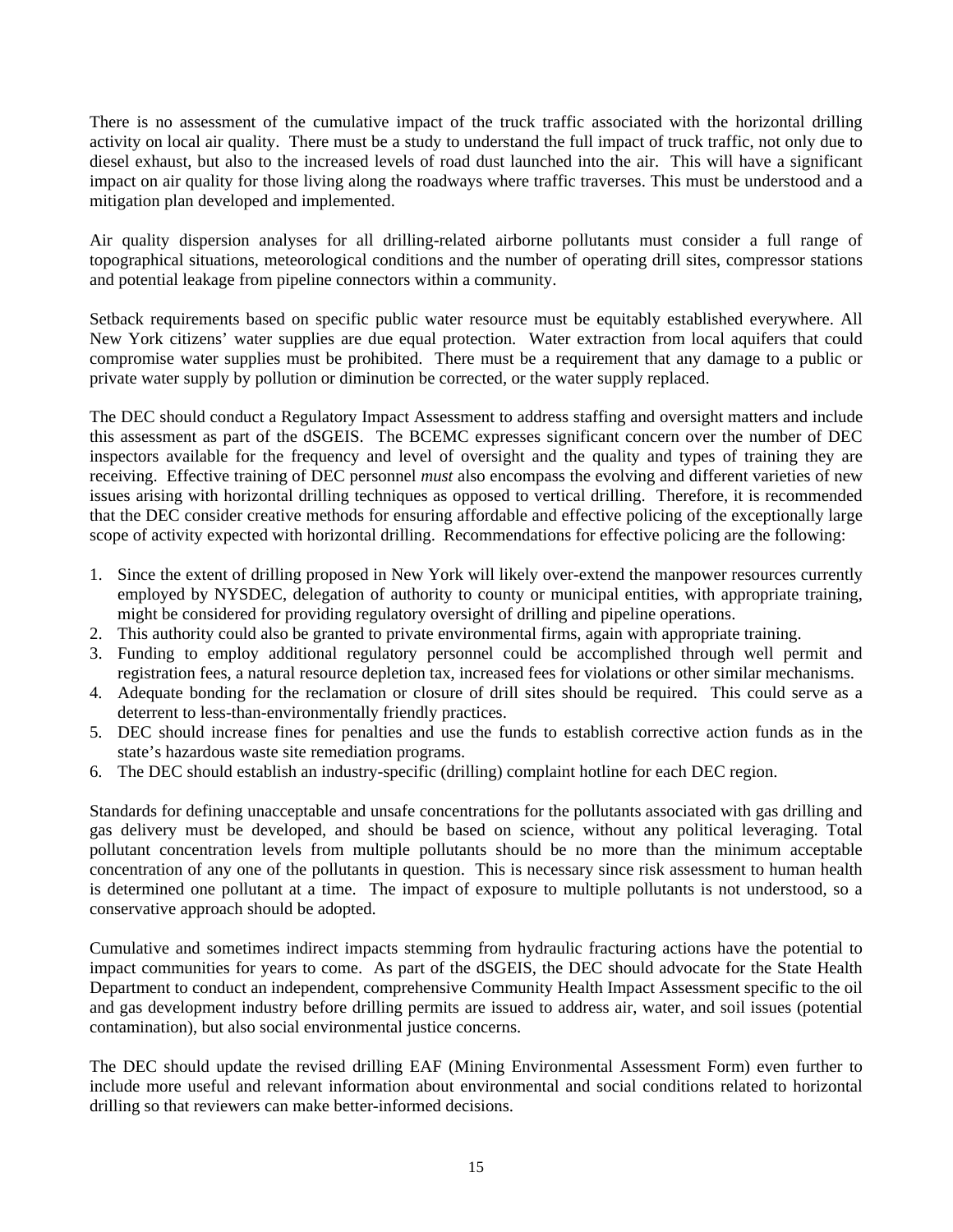#### **Planning and Application Phase**

During the planning and application phase, there must be a review of land use (including residential demographics), local water resources, local agricultural resources, local habitats and wildlife resources. Rules must be established that provide the lowest risk of negative impacts to all of these resources.

A process whereby collaboration between all the DEC's divisions (Mineral and Gas Resources, Water Resources, Air Quality, and Wildlife), the gas industry, local municipalities (including their Conservation Advisory Committees, if applicable), and landowners is assured. This collaboration would assess all impacts associated with the proposed site of a well pad and future gas delivery pathways, and establish a plan that minimizes local impacts. This process would help mitigate impacts on existing land uses, and help to maintain the rural, natural status of open spaces to the maximum extent possible.

Based on potential issues associated with noise impacts on nearby residents or wildlife, a scheduling of drilling activities may be required. This must include restrictions on the daily hours of operation and specific seasonal dates of operation to mitigate these impacts. Also, scheduling must be considered for hours of usage of local roadways to mitigate road noise in residential areas by the truck traffic associated with drilling.

Based on the number of wells proposed for a site (multi-well pad), and the horizontal extent of these, a plan for benchmark testing of local water supplies must be established that considers all the water supply resources that overlay the total expanse of horizontal drilling, and not just within some radius of the well pad.

Similar to the benchmark testing of local water supplies, there must also be benchmark test plans developed for soil and air resources. Benchmark soil testing would be used to determine the quality of drill site clean-up activities and the future site reclamation activity. Acceptable soil contamination standards must be established to help define the scope of clean-up efforts. The benchmark air quality testing would be used to as a basis for comparison of air quality testing during drilling operations, in the vicinity of delivery equipment operations and along the principle roadways used by the trucking that supports the gas drilling operations. This would also serve as a basis for refining air dispersion simulation models to help improve the accuracy of their predictions in the future.

The DEC, along with NYSDOH, should coordinate by permit the baseline testing of the local soil, water and air (at the expense of the drilling company and only by state certified contractors) to establish background levels for all pollutants that are an expected consequence of the drilling operation. This testing must be repeated at critical times during the drilling activity, and again once the drilling is complete and the drill site reclaimed. To accomplish this testing, full disclosure of the chemicals and materials used in the fracturing, drilling and maintenance processes must be disclosed to the DEC, the regional and local Health Departments and to local Emergency Services/Planning Coordinators, among others.

All ground water withdrawals or water withdrawals from local streams or lakes must be coordinated with NYS DEC Division of Wildlife, NYS DEC Division of Water Resources and the appropriate River Basin Commissions. No water for drilling should be taken from local aquifers, which are critical resources for local municipalities, agriculture, and private residential wells. Any water withdrawals from local streams or lakes must be coordinated with current weather conditions (such as drought or flood situations). No streams or lakes should be used as a location for waste disposal from any well site.

A disposal plan for all waste materials associated with the drilling operation must be accepted *before* a drilling permit is issued. Burying or burning of wastes at any location or the dumping any wastes into any bodies of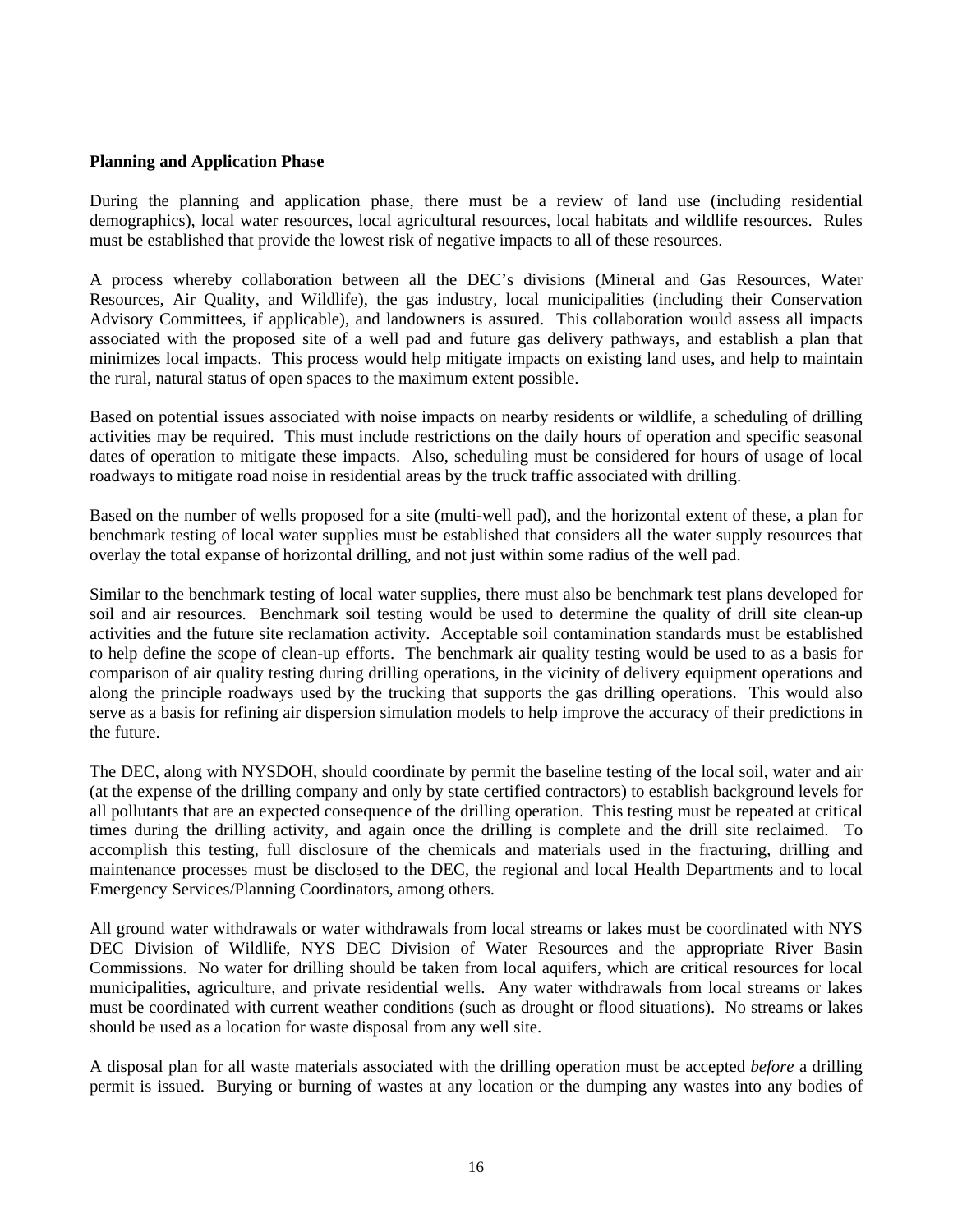water, streams, or wetlands must be prohibited. All waste disposal plans must include a methodology to prove compliance by all persons involved.

Require submission of Spill Prevention Response/Countermeasures Plan as a requirement for a permit. Ensure that all drill pads have secondary containment and/or ensure that all tanks and mixing areas where fracturing fluids will be combined have secondary containment in place. Bulk storage of mixing agents onsite should require special permit conditions to ensure safety.

The DEC should require by permit condition or through regulation that all gas drilling, fracturing, extraction and delivery operations comply with all state health, agriculture and markets, soil and water, and environmental conservation laws and standards; and meet the equivalent of or exceed all federal standards and regulations (Safe Drinking Water Act, Clean Air Act, Clean Water Act, Resource Conservation and Recovery Act, etc).

The re-use of fracturing waste products, although an increasingly common practice must be required and not just encouraged.

DEC must also require that waste brines be tested for contaminants before authorizing a beneficial use for roadways. Further, an assessment of the salinity of these fluids must be made to ensure that there are no adverse impacts to roadside flora, adjacent water sources, or sensitive areas.

The DEC should require site photographs accompany each permit for pre and post operation documentation.

#### **Well Site Development Phase**

Based on the data provided in the dSGEIS, it is apparent that many of the environmental risks of gas drilling are associated with the use of open pits for both flowback water and post-fracturing waste water. Therefore, it is imperative that only closed-loop systems using sealed tanks be used. This is the best method by which the probably of contamination due to spills and evaporation into the air is minimized. The DEC should support NYS Assembly bill A11606 or other regulation calling for use of non-toxic fracturing solutions or otherwise encourage the use of more environmentally friendly products.

For sites where ponds are created for the storage of fresh water to be used in the drilling process, there should be a limitation placed upon the location of these ponds in the context of ground slope and ecology. Ponds should not be permitted where large ponds create an erosion risk due to steep slopes or result in the clear cutting or mature and diverse forests. Similarly, sites must be selected where there is no need for cutting roads along steep slopes, which would also contribute to erosion.

The site selection must comply with setback restrictions that are based upon the greatest setback needed to mitigate noise impacts, water resource protection and air quality management. These setbacks must be applied equally to locations inhabited by the public (residences, schools, places of work, etc.) and to all nearby agricultural and natural areas. Any degradation of these open spaces, even if presently common or not considered 'sensitive' will constitute a negative, cumulative impact. As stated previously, maintaining common, healthy ecosystems and habitats today ensures that these do not become threatened or endangered in the future.

## **Drilling Phase**

Inspections *must* be conducted once a site is prepared for drilling, but before commencement of drilling activities, to ensure that all spill containment measures and erosion control measures are aptly in place.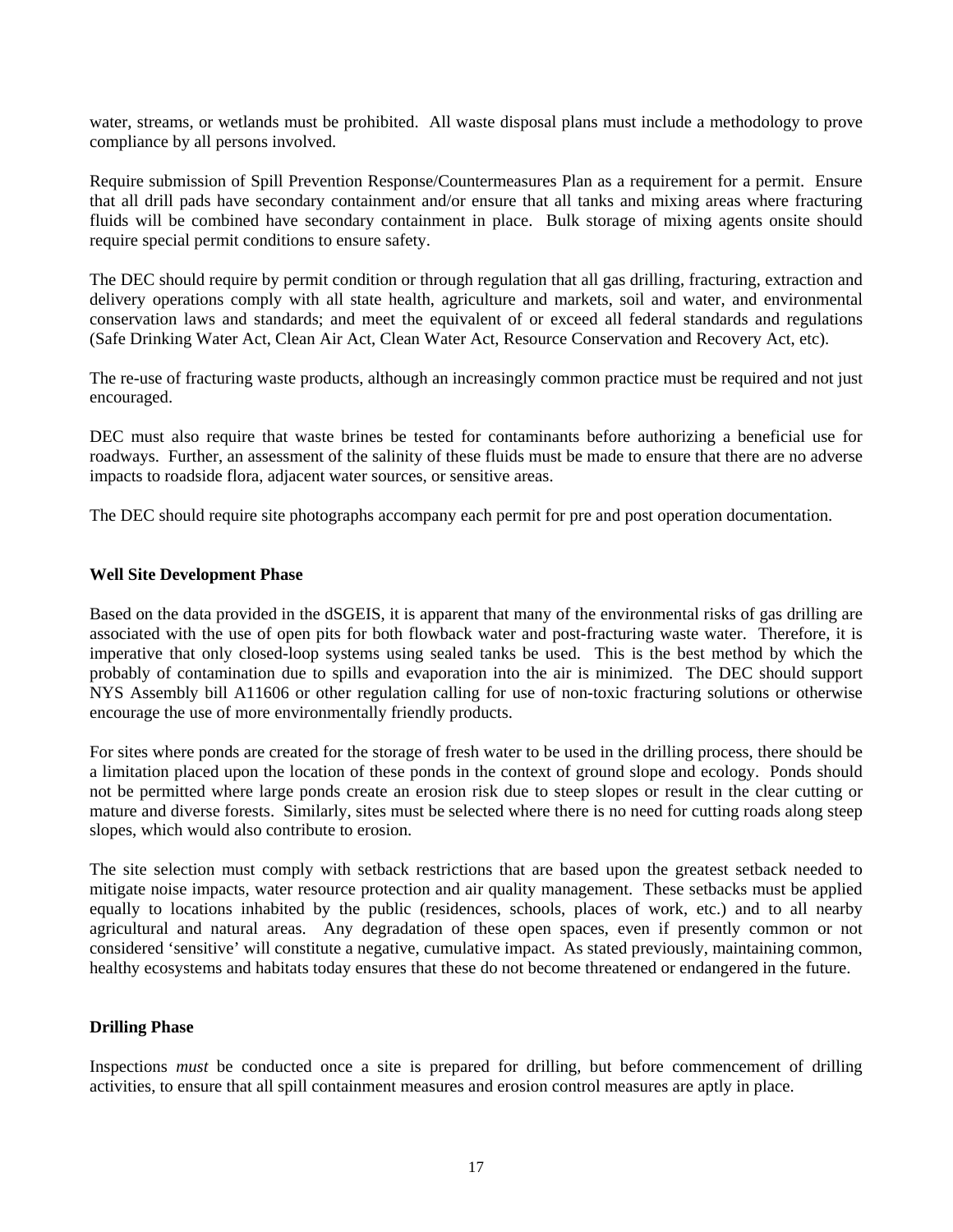Once drilling commences, any recovered shale must be tested immediately to determine the degree of radioactivity associated with any NORMs in the shale. Based on these test results, the waste materials must be immediately trucked to an appropriate location for either temporary storage or permanent disposal. Any proposed permanent disposal of NORMs or brines at the drill site must require storage at a depth below the depth of the horizontal boring.

Besides the requirement that all trucks removing waste have permits indicating the intended disposal facility, each truck should have a manifest indicating the content and quantity of the waste being trucked. There must be reporting from the receiving waste treatment facility that will document that all the waste leaving a drill site is received by the waste treatment facility. The DEC should allow only haulers with valid NYCRR Part 364 Waste Transport Permits to transport waste fluids for disposal. The DEC should maintain a list of certified reputable haulers as part of their oversight and enforcement of this expanding sector of the industry.

The DEC should require use of electric generators whenever power supplies exist and whenever practical to help mitigate impacts from diesel fumes. In addition, use of clean fuels, such as low-sulfur diesel, must be mandated because of the duration and magnitude of action.

There must be frequent, unannounced site inspections conducted throughout the gas drilling operations and at all sites. If DEC field staffing is not adequate to support this activity, then a funded mandate must be passed onto the municipalities and counties, so that these inspections are conducted by local government entities. Inspection reports would be passed onto the appropriate DEC and DOH personnel.

The DEC should require that measures are taken to measure and minimize visual pollution impacts with fencing, vegetative buffers, or other practical means of screening.

The storage of waste materials and unused equipment on a drill site once the drilling and fracturing operations are complete must be prohibited.

## **Production Phase**

Once a viable gas well has been developed, the ensuing public service reviews for the delivery pipelines and any necessary compressor stations must be straightforward, assuming that there is no deviation from the planning associated with the preliminary planning and application phase (see above).

The DEC should require that pumping/compressor stations use fuel-efficient and low-noise engines and compressor designs, and require building wraps to further mitigate noise impacts. If possible, it would be beneficial to use a portion of the recovered natural gas as a clean, local fuel source for powering any compressors required in the delivery infrastructure.

Again, and similar to the drilling phase, the DEC must require that measures are taken to measure and minimize visual pollution impacts of the delivery infrastructure with fencing, vegetative buffers, or other practical means of screening.

Recommended standards for transmission infrastructure (size and location of pumping/compressor stations, issues of eminent domain for transmission lines, density, impacts upon ecosystems/habitats, etc.) include the following:

1. Pumping/compressor stations should be cited where they do not lower residential quality of life or adversely impact sensitive wildlife.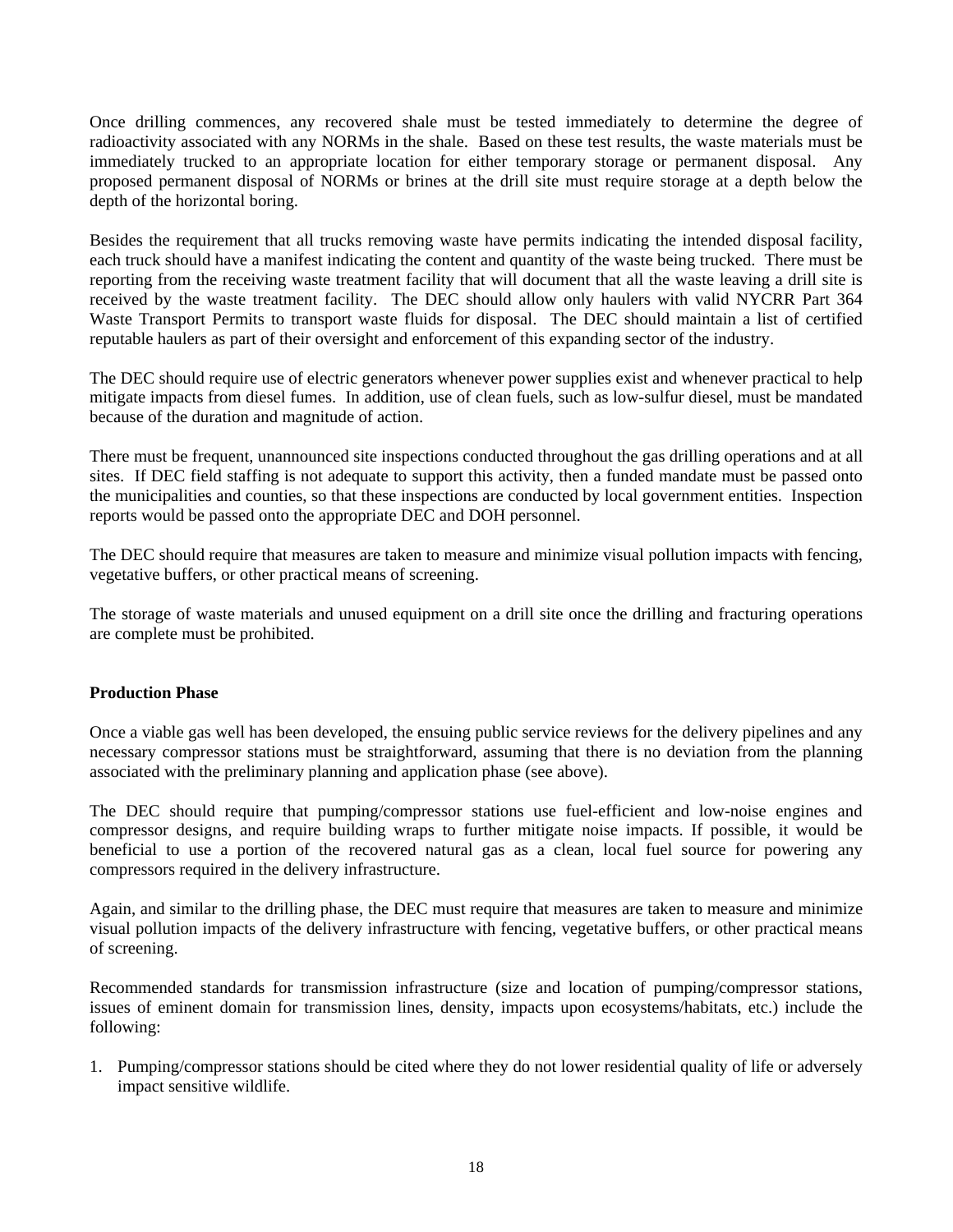- 2. Although the PSC has jurisdiction over feeder and transmission lines, the DEC should keep in mind full build out possibilities and permit wells that best use existing utility corridors to the maximum extent possible. Perhaps site specific EISs should be required to determine the overall environmental impact of the full build out scenario.
- 3. Feeder and transmission lines must be sited and designed to minimize fragmentation of local ecosystems.

#### **Reclamation Phase**

Reclamation plans should be developed and approved prior to allowing any drilling. These plans must include ecosystem recovery and address habitat improvements or enhancements, as appropriate for the site under consideration.

No on-site waste storage, at ground level or buried, should be allowed.

The reclamation plan must include habitat restoration plans, and include a management plan for controlling the introduction of invasive species. Ideally, the habitat restoration plan will ensure that the previous flora and fauna are re-introduced, and the plan is not compromised by any requirements of the proposed pipeline development.

The reclamation must not be considered complete until all air, soil and water testing has been conducted and with acceptable findings.

#### **Post-Reclamation Phase**

Once all the gas resource is effectively recovered, the transmission infrastructure will require reclamation in the same manner as the individual well sites. Like the wells sites, reclamation plans should be developed and approved prior to any pipeline or compressor station development. These plans must also include ecosystem recovery and address habitat improvements or enhancements, as appropriate for the location under consideration.

There must be a long-term monitoring plan to continue to ensure that there is no contamination brought about by any vestiges of the gas resource development. As stated before, there should be continued water quality monitoring and testing conducted to verify the integrity in the long term of any plugging or capping of abandoned well sites.

## **Closing**

We hope that you find the review comments regarding the dSGEIS and the recommendations provided herein to be constructive and useful input for finalizing the dSGEIS's content and preparation of the Responsiveness Summary. We are sure that you recognize that the development of the Marcellus Shale gas resource, and other similar low-permeability shale resources, can provide enormous opportunity for New York, but with real risks to our other natural resources, natural beauty and to New York's citizens' overall. It is our hope that the final findings and regulations for this new industrial activity will provide adequate protections for all, and ensure that best practices are NOT relegated to the negotiated lease contracts of local coalitions. All of New York's citizens - whether landowners that stand to gain, or citizens with no economic interests from this development, and our future populations - deserve equally the best stewardship of our natural resources that we can provide.